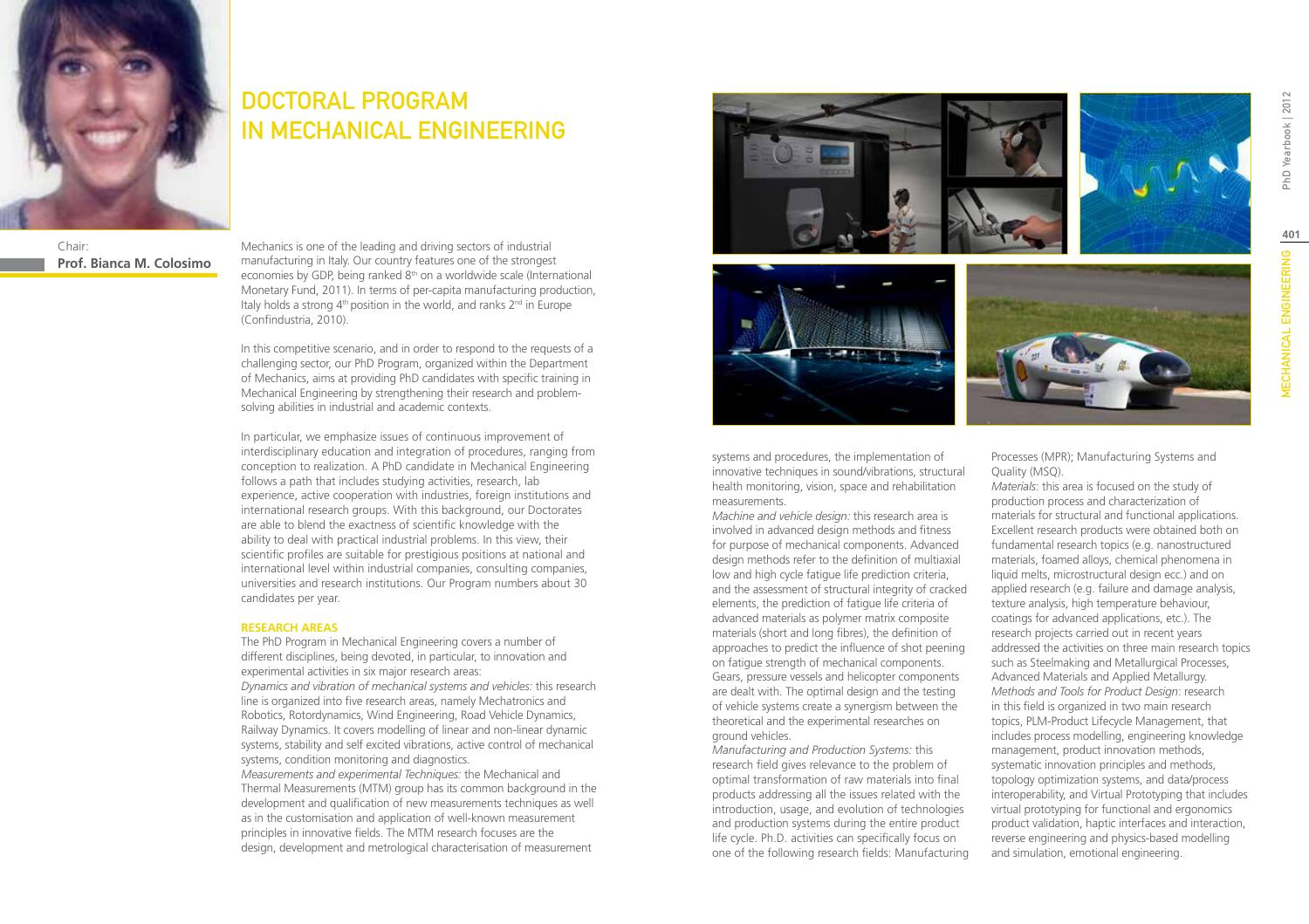

#### **LABORATORIES**

One of the key elements of our Doctoral Program is represented by our laboratories; we feature some of the most unique, active and innovative set-ups in Europe: Cable Dynamics, Characterization of Materials, DBA (Dynamic Bench for Railway Axles), Dynamic Testing, Dynamic Vehicle, Gear and Power Transmission, Geometrical Metrology, High-Temperature Behaviour of Materials, La.S.T., Manufacturing System, Material Testing, Mechatronics, MI\_crolab Micro Machining, Microstructural Investigations and Failure Analysis, Outdoor Testing, Physico-Chemical Bulk and Surface Analyses, Power Electronics and Electrical Drives, Process Metallurgy, Reverse Engineering, Robotics, SIP (Structural Integrity and Prognostics), SITEC Laser, Test rig for the Evaluation of Contact Strip Performances, VAL (Vibroacoustics Lab), VB (Vision Bricks Lab), Virtual Prototyping, Water Jet, Wind Tunnel.

#### **INTERNATIONALIZATION**

We foster internationalization through the support of PhD candidates' mobility for research periods abroad, and we have experienced a growing trend of foreign students enrollment over the last few years. We encourage Joint Curricula with foreign universities and Double PhD Programs; we organize every year PhD courses delivered by foreign professor. The Program is widely active in supporting and promoting international networks and joint teaching programs with prestigious institutions all over the world, holding a strong tradition of academic cooperation and agreements with some of the highest level and best known universities such as MIT, University of California at Berkeley, Imperial College, Delft University of Technology, Technical University of Denmark, Pennsylvania State University, University of Bristol, Technische Universität Darmstadt, University of Bristol, University of Sheffield, Fraunhofer Institut LBF Darmstadt, Universidad Politécnica de Madrid, Tokyo Polytechnic University, Universidad de Concepcion, University of Miami, the University of Western Ontario.

| <b>ADVISORY BOARD</b>                                  |                                            |  |  |  |
|--------------------------------------------------------|--------------------------------------------|--|--|--|
| Mauro Biglia (Off. E. Biglia & C. S.P.A.)              | Domenico Garito (Ina-Fag)                  |  |  |  |
| Boiocchi Maurizio (Pirelli Tyre S.P.A.)                | Marco Livelli (Jobs S.P.A.)                |  |  |  |
| Zeno Borsaro (Riello Sistemi S.P.A.)                   | Francesco Longanesi Cattani (Prada)        |  |  |  |
| Daniel Cadet (Technical Directorate, Alstom Transport) | Emilio Maestrini (Ferrovie Dello Stato)    |  |  |  |
| Michele Cantella (Atom S.P.A.)                         | Massimiliano Mandelli (Sandvik Italia)     |  |  |  |
| Stefano Cattaneo (Ipg Fibertech)                       | Bruno Murari (St Microelectronics)         |  |  |  |
| Paolo Coeli (Centro Ricerche Fiat- C.R.F.)             | Oldrich Polach (Bombardier Transportation) |  |  |  |
| Lorella Crippa (A. Agrati S.P.A.)                      | Edoardo Rabino (Centro Ricerche Fiat)      |  |  |  |
| Paolo Egalini (Mandelli)                               | Cesarini Riccardo (Brembo (S.P.A.))        |  |  |  |
| Marco Fainello (Ferrari Ges)                           | Mario Romani (Ansaldobreda)                |  |  |  |
| Francesco Favo (Rfi – Cersifer)                        | Dario Scapaticci (Confindustria)           |  |  |  |
| Giuseppe Fogliazza (Mcm S.P.A.)                        | Francesco Ziprani (Marposs S.P.A.)         |  |  |  |
| Lorenzo Folio (Seko Bono Exacta S.P.A.)                |                                            |  |  |  |

|                       | <b>DOCTORAL PROGRAM BOARD</b>  |                   |
|-----------------------|--------------------------------|-------------------|
| Bianca Maria Colosimo | Alfredo Cigada                 | Michele Monno     |
| Andrea Bernasconi     | Andrea Collina                 | Paolo Pennacchi   |
| Stefano Beretta       | Giorgio Colombo                | Barbara Previtali |
| Marco Bocciolone      | Umberto Cugini                 | Ferruccio Resta   |
| Marco Bonjardi        | Giorgio Diana (prof. Emeritus) | Bortolino Saggin  |
| Monica Bordegoni      | Fabio Fossati                  | Quirico Semeraro  |
| Francesco Braghin     | Marco Giglio                   | Tullio Tolio      |
| Stefano Bruni         | Massimiliano Gobbi             | Maurizio Verdani  |
| Gaetano Cascini       | Mario Guagliano                | Roberto Viganò    |
| Federico Casolo       | Carlo Mapelli                  | Alberto Zasso     |
| Federico Cheli        | Gianpiero Mastinu              |                   |
|                       |                                |                   |

| <b>SCHOLARSHIP SPONSORS</b> |                        |                        |  |
|-----------------------------|------------------------|------------------------|--|
| Marcegaglia                 | Fondazione Politecnico | La Saes Getters Spa    |  |
| CNR                         | Brembo Spa             | Consorzio Spinner 2013 |  |
| E.T.S Srl                   | Pirelli Spa            |                        |  |
| SEII                        | Rold Elettronica Srl   |                        |  |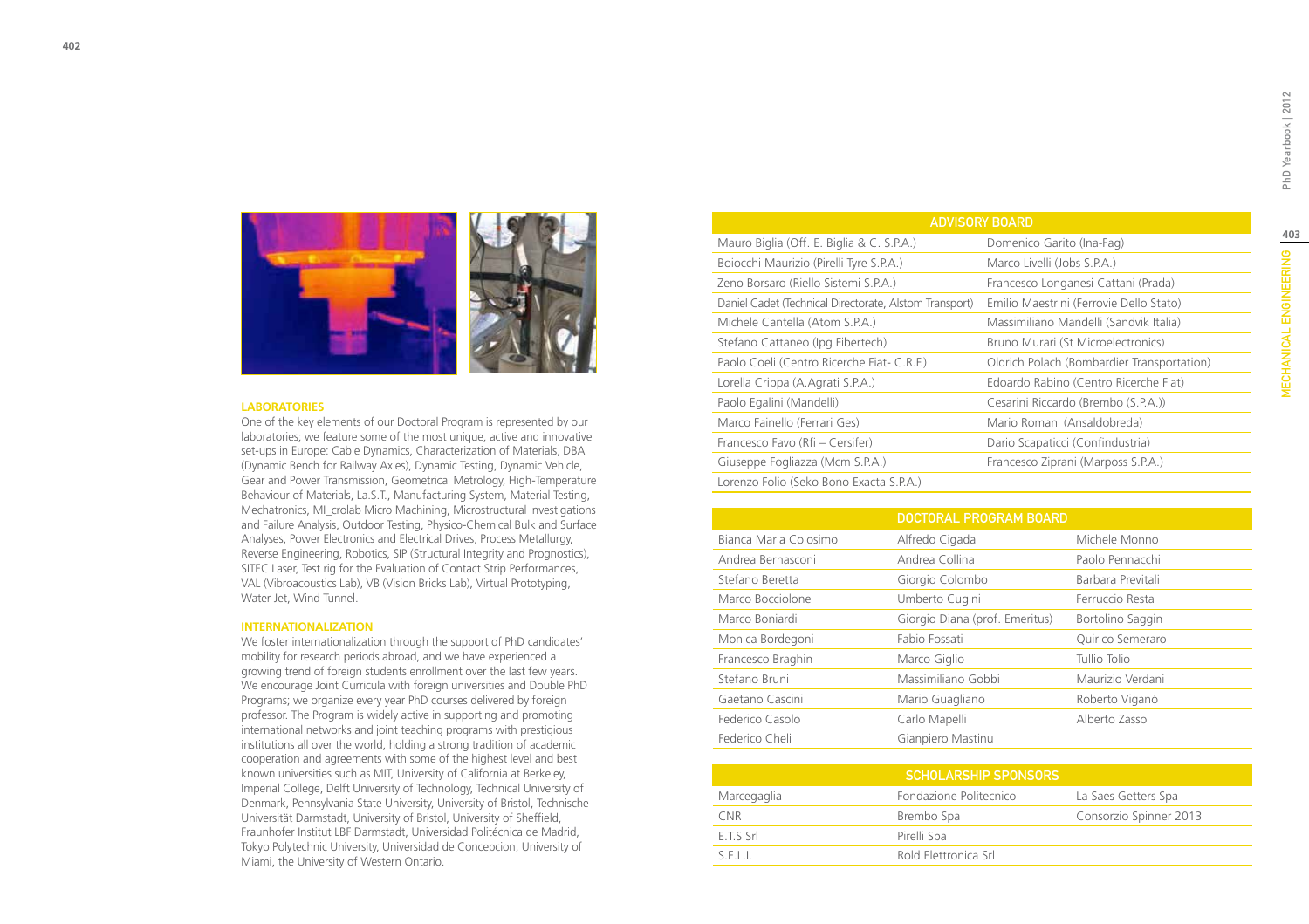### Analysis of the output variability in multi-stage manufacturing systems

### **Ramiz Assaf**

Manufacturing systems nowadays are designed, evaluated, reconfigured and optimized based on their average performances, such as the average production rate denoted E or average work in process... etc. Although this practice is reasonable for the long term evaluation of the Manufacturing system, industrial evidence shows it is not suitable for the short term evaluation. In fact the observed daily cumulative output of any manufacturing system can be very different from its average. Figure (1) depicts a time series plot of the daily number of produced parts and the long term average (dashed line) for a studied manufacturing system that has 23 machines and a total of 144 different failure modes, the coefficient of variation for the output of this system is 0.264.

A manufacturing system is composed from a set of machines. Each machine has a lot of interacting components and mechanisms that are prone to failures. Machine failures happen randomly and the time needed to repair a failure is not deterministic. This repeated failure-repair phenomenon is the main source of the variability in the output of the manufacturing system and cause the observed short term behavior to be different than average one.



### **1. Time series plot of the daily production for a studied company**

If output variability is not considered in the design or the evaluation phases of the production system, it will often give a misleading picture of the system's short-term capacity. This wide; the number of papers could create different problems like; making sub-optimal decisions, being unable to satisfy the demand contracts, regular need for overtime...etc, all these situations are translated directly into extra costs.

Pioneer works in the field on output variability evaluation, proposed the output asymptotic variance rate denoted V, as a releDvaynt performance measure. The output asymptotic variance rate is defined as the limit of the variance of the output process per unit time, as time approaches infinity. This performance measure can be used as a machine parameter to compare different machines during system design phase. Moreover, it can be also used

with the average production rate to calculate the service level of the manufacturing system.

The gap in the literature is discussing this problem is few. Most of the works introduced use simple machine models that fail to capture the complexity of calculating V. Other works do not consider failure modes and considers variable processing time. Finally most of the works can only be applied to manufacturing systems with a small number of machines and buffer capacities. The proposed research aims at providing methods to estimate V in multi-stage manufacturing systems with finite buffers and complex machine structure using approximate analytical methods. The first part of the work is focused exact analytical evaluation of the output variability for machines modeled with general Markovian

structure, and developing efficient and precise algorithms for the calculation. The exact analytical evaluation allows understanding the behavior of V as a function of the machine parameters. This is also extended to two machine one buffer system, focusing on the effect of the buffer capacity on V. Furthermore, the reversibility of V in two and three machine lines was studied and numerically proven. Reversibility means that V does not change when reversing the direction of material flow in the system. The reminder of the work is focused on the evaluation of V for multi-stage manufacturing lines using approximate analytical methods namely, decomposition and aggregation. The first approach uses the traditional decomposition method. The manufacturing system is decomposed into two machine one buffer subsystems named building blocks. The idea of this method is to create building blocks that conserve the flow of material throughout the system, thus each building block mimics the behavior of the manufacturing system. Then V is calculated from the last building block using the developed exact analytical method. Using an experimental design the results of this method was compared to the results of a discrete event simulation (DES) model. This method gives very high accuracy for the calculation of the throughput (errors around 0.46%). However, the accuracy of the method for calculating V turns out to be low (about 34%). A modification to this approach is to consider a "three machines two buffer system" as the last building block. This will result in

very low errors in calculating E and V, errors are about 1% and -5.25% respectively. However the modified approach becomes very slow in general and only useful when the last two buffers have small capacities. The second approach developed for the calculation of V for multistage manufacturing lines uses the idea of machine aggregation. The method takes the first two machines-one buffer system of the multi-stage manufacturing system, and then it calculates E and V analytically and transfers the two machineone buffer subsystem into a pseudo geometric machine with single failure mode. Afterwards, using the pseudo machine and the following buffer and machine, the new subsystem is constructed and evaluated. This process is repeated until the end of the manufacturing system. This method reduced the error in calculating V to 8%. However it suffers low accuracy for the calculation of E as it does not iterate throughout the line. Finally, this method is the fastest among all developed methods in this thesis.The third approach is a decomposition approach that makes advantage of the reversibility property in the two machine manufacturing systems. The decomposition is done with new equations that match V throughout the system, by adding a new geometrically distributed failure mode. Results were very accurate 0.59% and -5% for E and V respectively. The only problem found in this approach when V cannot be matched with a geometric distribution, we obtain invalid results. This issue is solved algorithmically by setting some constraints on the parameters

solution with an additional error. Errors in this case increase to -1% and -11% in E and V respectively. This method is fast too, it can solve a system of 10 machines within one minute. Based on the developed analytical methods, a new approach for the optimization of manufacturing systems has been proposed. The new approach aims at providing the optimal configuration of the buffers by maximizing the service level that jointly considers average and variability performance measures in the optimization problem. The proposed approach was used for the analysis of an industrial case, that has a buffered multi-stage manufacturing system. The new optimization approach shows different results than other approaches that do not consider the output variability. Finally we give guidelines for practitioners and production managers to deal and reduce the output variability in their manufacturing systems.

found, this will guarantee a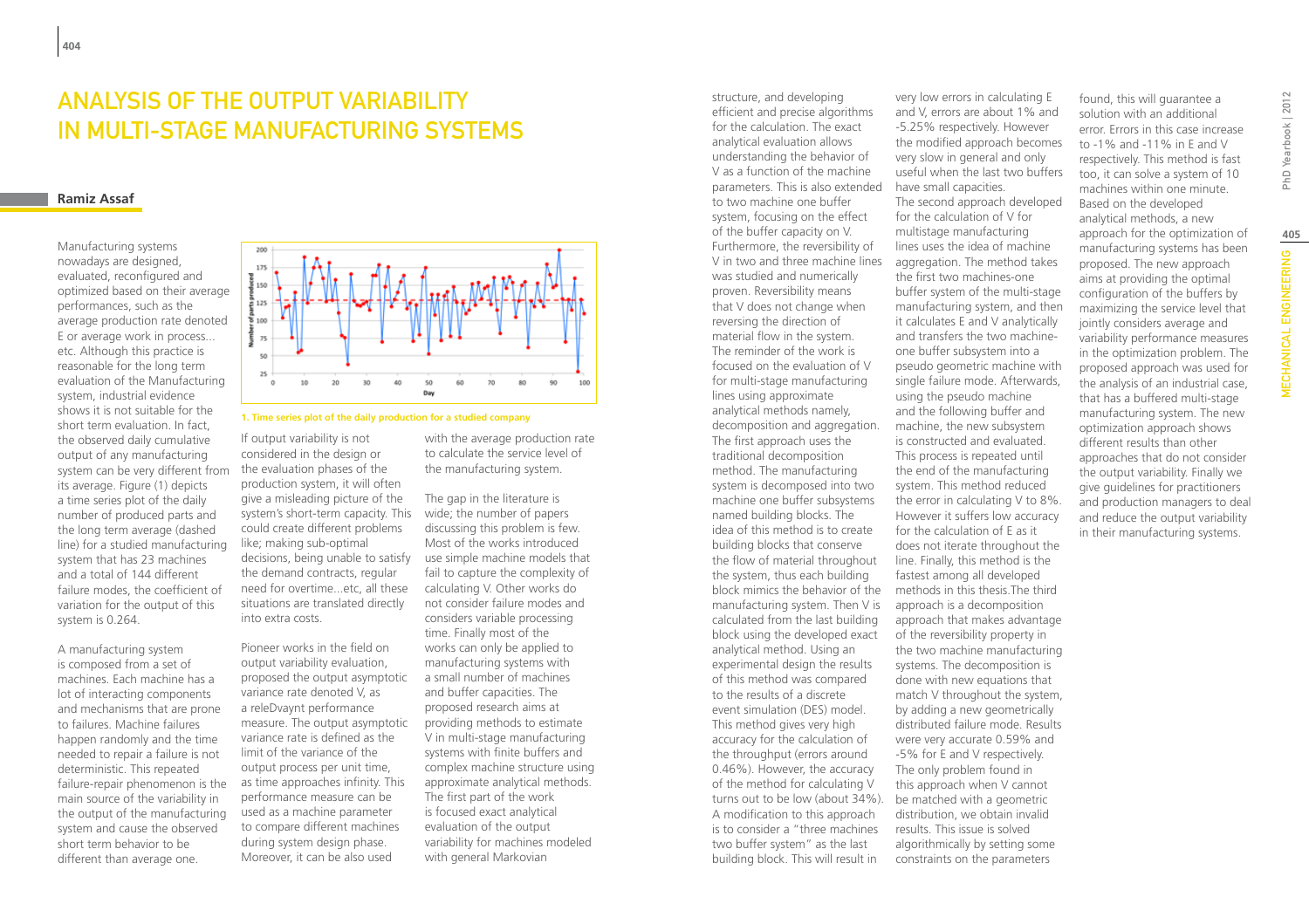# HYDRODYNAMIC STUDY OF FLOWS INSIDE Abrasive water jet cutting head

### **Amanuel Tesgera Basha (Manufacturing and Production Systems)**

Abrasive water jet (AWJ) makes use of a high velocity slurry jet, while in the pure water jet (PWJ) the high velocity water jet emerging from an orifice is used as a cutting tool. Inside the cutting head, there is a largescale of turbulence mixing and momentum transfer that takes place. This results in a situation where the jet exiting the cutting head acts as the cutting tool eroding the material without heating, thus, a cold cutting process.

AWJ cutting has passed through great stride over the past 30 years. The developments have succeeded in bringing the technology to a rival with other cutting technologies such as laser cutting and plasma cutting in such a short time. This challenge is continual as the potential of this process is continued to be exploited. Yet, process conditions (jet characteristics) are still unpredictable to a large extent and this impedes a difficulty in the development. These bases on the insufficient knowledge of the associated characteristics of a cutting head operation and absence of the comprehensive understanding of its flow characteristics.

Consequently, a certain driving motivation arouses on the study of the existing cutting heads before developing new systems and accordingly advances in the research. The present work

is focused on the study of the cutting head flows associated with the idea of creating tools to develop the research on cutting head flows by studying the three phase flow phenomena by numerical and experimental methodology.

The analysis in the thesis work starts with a conceptual review of the abrasive water jet cutting head from different aspects. A detailed component based analysis of the cutting head is a subject of the thesis. In the first part of the study, the flow through water jet orifices was studied. Its study was important to understand the effect of the internal geometries of orifices on the jet characteristics. In this study, Computational Fluid Dynamics (CFD) simulation was performed to improve the understanding of water jet formation and fluid flow process through the orifice under high injection pressures. In particular, water jet formation edged diamond orifices were studied. The investigation used a two dimensional, axisimetric, two-phase, transient-state model of orifice flow to observe the effects of capillary length and diameter on the jet break-up length. The injection pressure was varied from 10 MPa to 700 MPa. Results are presented for two standard diamond orifice types.

and reattachment length in sharp coherence of the jet. This random In the second part of the study, jet stability and effect of droplets collisions inside an orifice where studied. The internal geometry of the orifice plays an important role during the first instants of the jet creation affecting the jet break-up and the creation of droplets which remain inside the orifice sticking or rebounding on the walls of the orifice exit tube. A CFD analysis is carried out to study the effect of the droplet collision with the main jet: the jet break-up, early presence of water, condensed humidity or jet disturbances can create these water droplets which then can be dragged by the high velocity air field created inside the orifice tube by the main water jet (Figure 1). Droplets can later collide along the main jet or be sucked up towards the capillary (the upper small orifice hole where the jet is created) causing local disturbances and loss of the hydraulic flip condition which is crucial for the process effectively explains the instabilities which can usually be noticed by a naked-eye observation during the water jet formation and later on; the study of this phenomenon can lead to new instruments for an improved design of water jet cutting head components on the way to high precision applications. The results of simulations are validated by means of a high-speed camera.



**1. Path lines of air inside orifice tube colored by velocity magnitude [m/s].**



**2. Sensorized transparent cutting head.**

The third part of the study deals with, the effect of water jet orifice housing geometry downstream of the orifice on the stability of a pure water jet. It is presented with a view to enhance the performance of contour cutting of foam materials in the seals and gaskets industry. CFD analysis is performed and it is found that the velocity magnitude and coherence of the jet is dependent on the geometry of orifice housing. The CFD results are compared with imaging experiments and previous work obtaining good agreement. A factorial experimental work is then developed. The results show that the geometry of orifice housing plays an important role in the accurate contour cutting of the foam material. The last part is dedicated to the discussion of the detail of flows in side abrasive water jet cutting heads. Cutting heads are critical components affecting the cutting performance of abrasive

MECHANICAL ENGINEERING PhD Yearbook | 2012 **407MECHANICAL ENGINEERING** 

PhD Yearbook | 2012

design is fundamental to improve this technology. In this study, Computational fluid dynamics (CFD) models for ultrahigh velocity water jets and abrasive water jets (AWJs) are established using ANSYS FLUENT software. Jet flow dynamic characteristics inside a cutting head are simulated under unsteady state, turbulent, two-phase and three-phase flow conditions. Water and particle velocities in a jet are obtained under different operating conditions to provide an insight into the jet characteristics and study the effect of cutting head geometry. The comparison with own experimental (Figure 2) data shows the accuracy of the numerical simulations in predicting cutting head performance, as well as revealing the effect of operating conditions. Besides, it is found that the flow pattern does not depend much on the position of the abrasive and air suction zone. This investigation aids the understanding of the flow inside AWJ cutting head and provides information for designing these components to suit optimum performances. Consequent CFD results include detailed flow profiling through path line tools, pressure and velocity evolution.

water jet (AWJ) technology. Therefore, investigating their characteristics to achieve efficient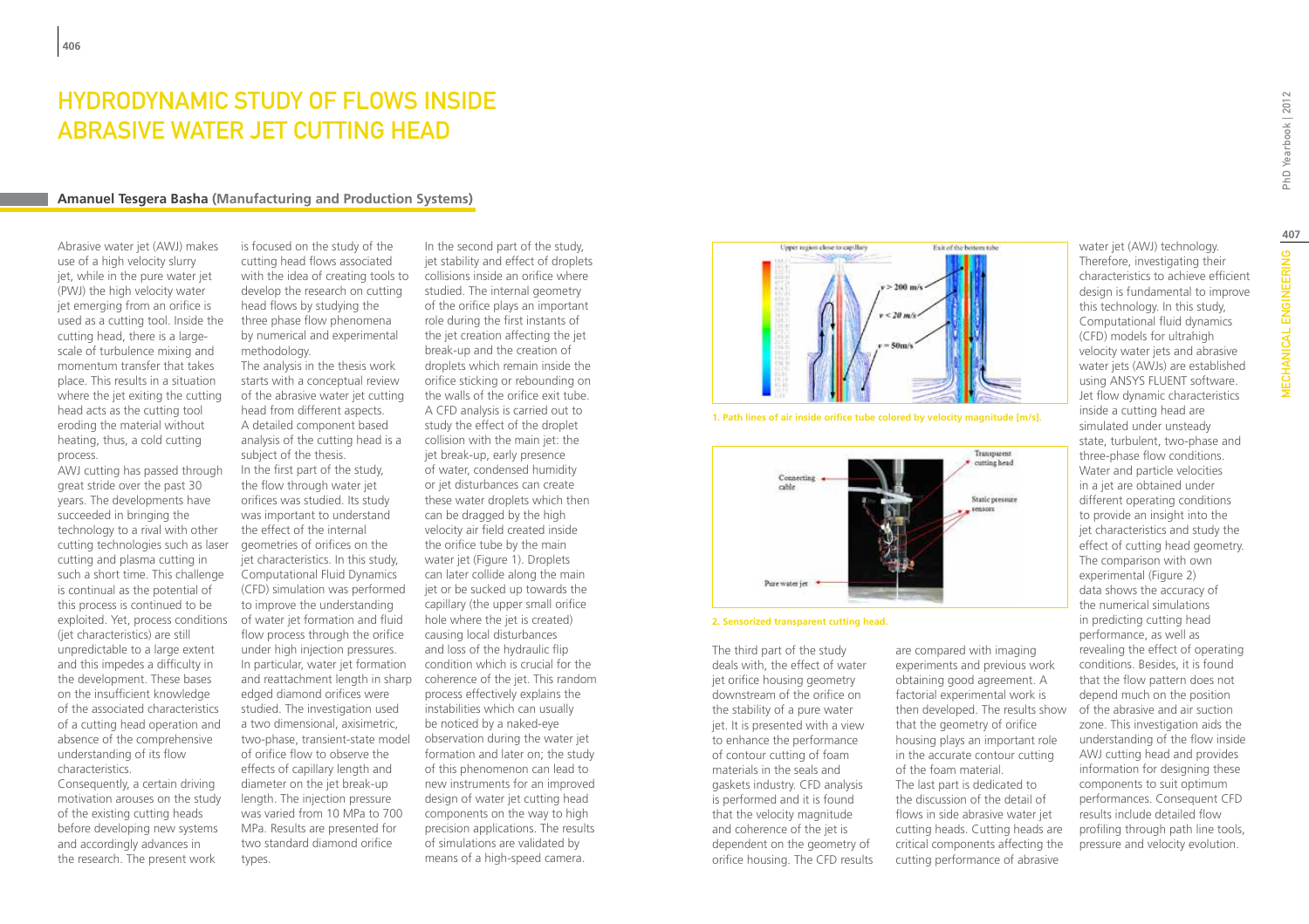# Active Vibration Control for Flexible Structures

### **Gabriele Cazzulani**

The last years were characterized by a wide development of large flexible structures in mechanical and aerospace fields thanks to the large use of lightweight materials such as carbon fiber. Flexible structures are often characterized by low damping ratio and, as a consequence, high sensitivity to external disturbance forces causing high vibration levels and high mechanical stresses. For this reason active control is a very attractive solution to suppress structure vibrations and to reduce problems related to damage and safety.

Typically every active control strategy for vibration suppression involves a series of topics: The measurement or identification of the system vibratory state; The definition of the control algorithm;

The actuation of the control force on the structure.

The present PhD thesis deals with the study of new solutions for vibration control of flexible structures, focusing, in particular, on the first two points. Structural vibrations depend on the dynamic characteristics of the structure and on the input forces acting on it. For this reason, a control logic can be designed so that it modifies the dynamic properties (typically increasing damping) or it compensates the external forces, reducing their effect on the structure. In the present work both the possible



**1. The flexible manipulator (on the left) and a comparison between IMSC control and Disturbance Estimator (on the right).**

strategies have been investigated. Considering the first control family, modal space controllers, and in particular resonant controls are very interesting, since they allow, under certain assumption, to independently control each system mode, modifying the dynamic properties associated with it. In this sense each vibration mode of the system under investigation can be analyzed as a single degreeof-freedom system. For each mode, resonant control logics calculate the feedback action through a dynamical system, typically a first or second order compensator. It returns a control force that, at the resonance frequencies under investigation, is in opposition of phase with respect to the modal velocity and so it produces a damping effect on the correspondent vibration modes. In the present PhD thesis, first the most common state-of-theart resonant control techniques

(Independent Modal Space Control and Positive Position Feedback) have been analyzed. Then two new solutions have been proposed to improve the performances of resonant control for vibration suppression. The first one, called Active Modal Tuned Mass Damper (AMTMD) is a resonant controller which formulation is based on the classical passive Tuned Mass Damper.

The second one, called Negative Derivative Feedback (NDF), is based on a second order compensator designed to be a band-pass filter. Thanks to this formulation, NDF is able to outperform the state of the art resonant control techniques, since it is more robust to spillover problems both for frequencies higher and lower than the considered ones and it avoids unwanted vibration amplifications typical, for example, of PPF. The proposed control strategies have been tested both numerically

and experimentally on a clamped beam. The first and second modes of the system have been controlled. Table 1 shows the results obtained in terms of damping ratios achieved on the first and second mode, showing the performances of NDF with respect to the other techniques.

|               | MODE 1   | MODE <sub>2</sub> |
|---------------|----------|-------------------|
| N0<br>CONTROL | $0.42\%$ | 0.16%             |
| <b>IMSC</b>   | 650%     | 0.51%             |
| <b>PPF</b>    | 4 20%    | 1 25%             |
| <b>AMTMD</b>  | 190%     | 0.90%             |
| NDF           | 14 1 2 % | 196%              |

#### **Table 1. Comparison between NDF and other resonant control techniques.**

As already stated, all the control logics considered till now are able to increase system damping, improving the system performances when it is forced close to its natural frequencies, but they cannot suppress vibrations outside resonance. For this reason, a disturbance estimator have been developed in order to reduce vibrations when the system is subjected to generic unknown external forces.

The disturbance estimator, based again on the modal space formulation, estimates the vibrations due to the unknown external forces related to each considered mode. In this way, through the inverse dynamics, it is possible to provide control forces to the actuators able to compensate the disturbance effects. The proposed control logic has been tested on a nonlinear 3-link flexible

Independent Modal Space Control. This solution allows both to provide a damping increase (and, as a consequence, an higher stability margin on the controlled modes) and to reject external disturbances for all the considered frequency range. The extension of the linear control approach to the nonlinear case has been performed through a gain scheduling formulation. Figure 1 shows the experimental results for the linear case in terms of frequency response function between an external disturbance acting on the first link and the tip acceleration.

The last part of the present work focused on new approaches for vibration measurement for control applications. In particular optical fiber sensors are analyzed. Fiber Bragg Grating (FBG) sensors are optical strain gauges, which measure a deformation through a variation of the wavelength of the light reflected by the sensor. FBG sensors are suitable for embedded solutions, thanks to their reduced cross-section and to the possibility to insert a large number of sensors (up to 80) on a single wire. On the contrary, in order to manage the large number of sensors, an optical interrogator called "swept laser" is needed. This interrogator typology

manipulator (figure 1) in parallel to cannot guarantee a real-time data transmission to the control board. For this reason several tests have been performed to identify the time delay due to this measurement layout. The time delay has been found to be 1.7  $\pm$  0.6 ms and a frequency limit of 20 Hz has been imposed for the control action in order to avoid too high phase shift of the control action. A carbon-fiber clamped beam has been instrumented with 14 equally spaced FBG sensors and 3 piezoelectric actuators. Different

control logics have been tested, varying the number of sensors and actuators involved in the control formulation. Figure 2 shows the comparison between controlled and uncontrolled system in terms of frequency response function between a disturbance force and the deformation measured by FBG sensors on the clamp. This result has been obtained using IMSC to control the first and the second mode using all the 14 available FBG sensors. It can be seen that thanks to the high number of sensors the spillover effect on 3<sup>rd</sup> mode is negligible and the damping ratio achieved on the controlled mode (19% on the first mode and 6% on the second mode) is much more high then the one obtained using IMSC with classical sensors (table 1).



**2. IMSC control using Fiber Bragg Grating sensors.**

**409**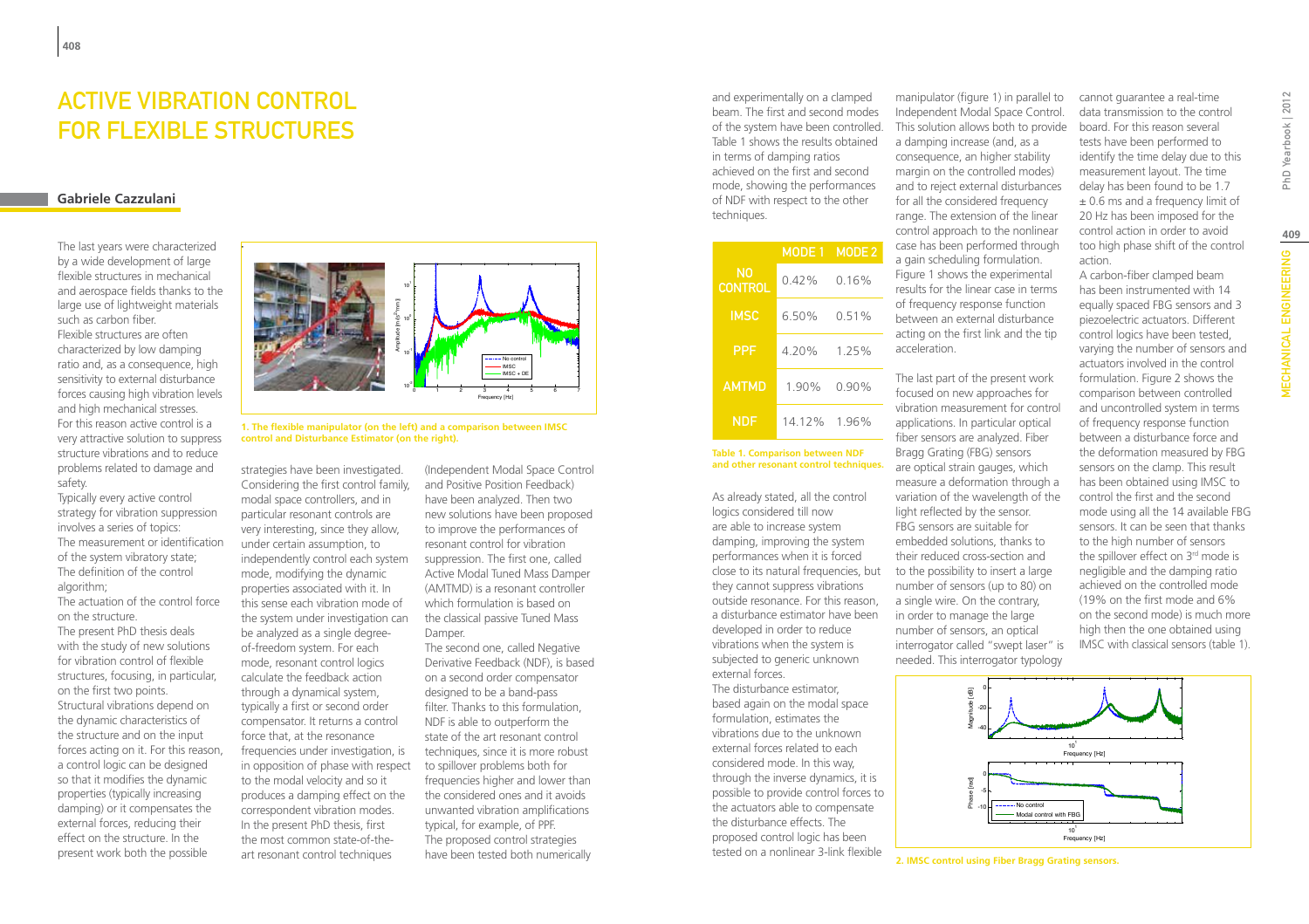### Estimation of wheel-rail contact forces

deformations on selected points

### **Pietro Crosio**

Railway vehicles, during traveling, discharge to the ground forces that allow them to follow the track, through wheel-rail contact. These forces depend on the route, on the dynamic behavior of the train and on the load that the train carries. Usually, the contact forces split into three main directions, so as to identify the vertical, lateral and the longitudinal forces. This information is used to evaluate the safety of travel of the vehicle, to perform diagnosis on both vehicle and line, to develop mathematical models of vehicles the application and the direct and to schedule and verify maintenance on lines; finally, the rail, using the entire wheelsetestimated values of the forces are used in the UNI EN 14363 for homologation of railway vehicles.

Various methods of measurement of contact forces have been developed over the years. These methods, basically, focus on the estimation of forces signals measured in traveling, at wheel-rail contact by means of measurement of wheelsets deformations, in various points that can be positioned on the axle or on the wheel web. The measurement of forces is not so straightforward: calibration is needed to obtain forces from the deformation measurements. In addition, several methods of calibration of the wheelsets have also been developed, giving known forces and measures

of wheelsets that can rotate or be fixed. The work presents a hybrid method for the estimation of contact forces (as integrates the classic measures of deformation with other measures), optimized (in order to obtain a measurement system reliable or inexpensive), which uses the deformations of both the axle and wheel web, and when possible the length of the primary suspension. In addition, the calibration method developed provides measurement of forces on the bogie system, so to maintain the linking conditions between wheelset and bogie during test-rig calibration and inline measure operations. The system uses a calibration matrix, obtained by Moore-Penrose pseudo-inverse, which, using the gives the contact forces limited uncertainty.



**1. Test-rig calibration operation of a subway train wheelset.**



**2. Comparison between applied and estimated vertical forces during test-rig calibration.**



**3. Estimated Nadal coefficent for travel safety.**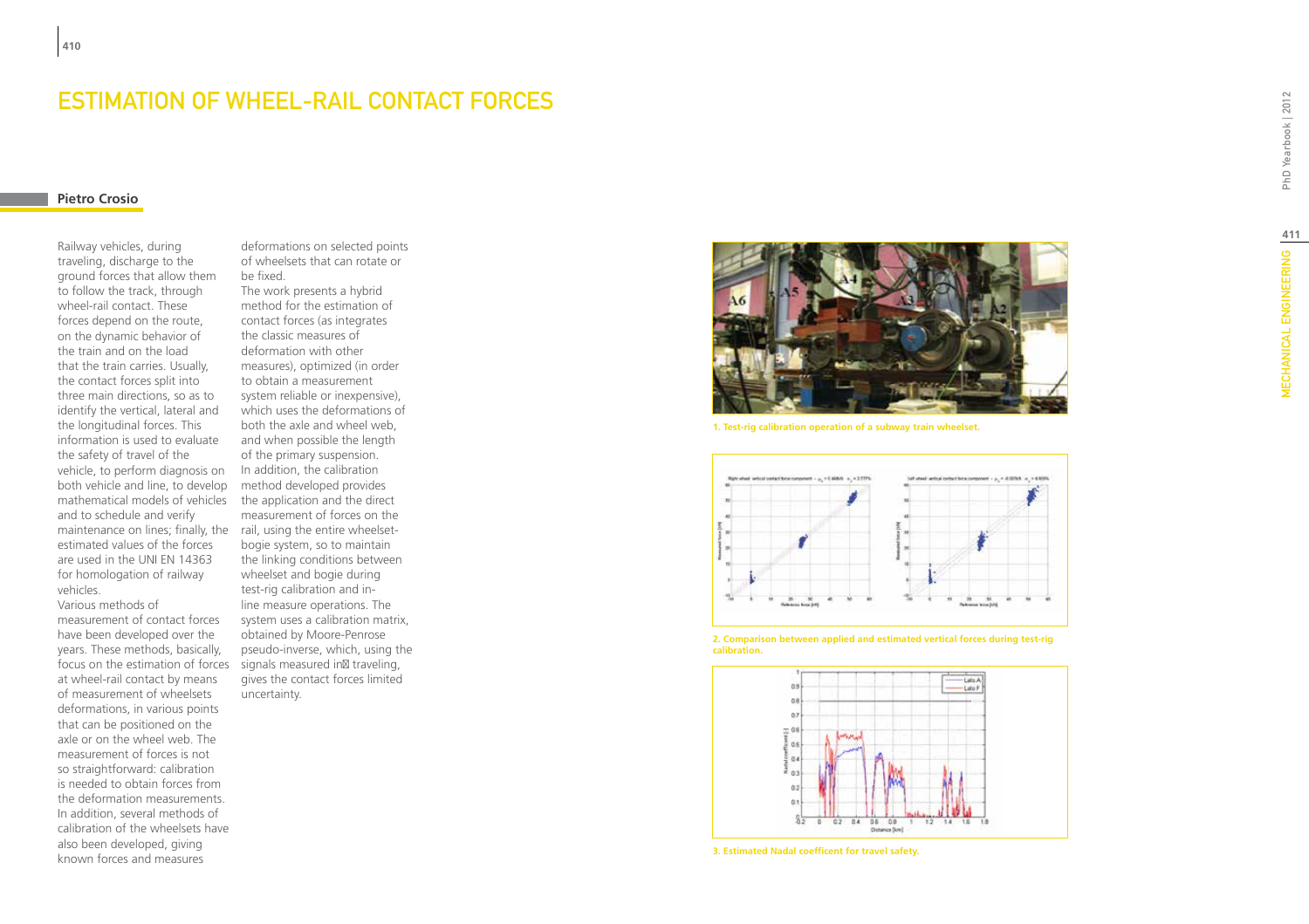# MODELING OF TANK VEHICLE DYNAMICS BY FLUID SLOSHING COUPLED SIMU

### **Vincenzo D'Alessandro**

Several studies conducted by national authorities of different countries in the past years report that among the accidents in which heavy vehicle are include the majority of them involve heavy vehicle carrying liquid cargo (National Road Transportation Commission 2002). These accidents represent a cost for the community in terms of health care and infrastructure which can be worsen in case the heavy vehicle carry dangerous goods like gasoline or toxic fluids. The statistic analysis of the accidents turns out that tank trucks exhibits a less stability either in longitudinal than lateral dynamics; During braking maneuvers the displacement of the fluid may lead to the rear wheels locking up due to the load transfers, while during sudden lane change the lateral fluid sloshing can determine the vehicle roll over.

To increase stability of tank trucks many studies have been conducted leading to the tank shape optimization (Craig 2003) and to the introduction of the baffles to reduce the sloshing. However the effectiveness of the solution is strongly related to the reliability of the models used to reproduce the coupled fluid cargo-vehicle dynamics. At that purpose several approaches to study the effect of sloshing

cargoes have been proposed in the literature. In Mantriota 2007 the coupled vehicle fluid dynamics has been simulated by means of a series of pendulum representing the fluid oscillation and connected to the vehicle frame by means of springdamper elements. Although very tracking the volume fraction of effectives, the hard task in these approaches relies on the model parameters identification. Kineto-static fluid models have also been proposed by Ranganathan et.all 1990. These studies shown how kinetostatic fluids models can describe very well the motion of the fluid centre of gravity but they do not take into account the amplification forces due to nonlinear sloshing effects. The co-simulation technique, proposed by Rummold 2001, is a Simulations have been carried possible solution of the coupled vehicle-liquid cargo dynamics. It consists on modeling the two systems separately in two suitable environments, e.g. CFD for the fluid and MBS for the vehicle. During the cosimulation, the CFD fluid model and the MBS vehicle model exchanging inputs/outputs after predefined time steps allowing this way to simulate the mutual interaction.

In this research work, a computational fluid dynamics slosh model is coupled with a multi body truck model.

The CFD model is based on the Navier-Stokes equations incorporating the Volume of Fluid (VOF) technique which allow simulating the interactions between two immiscible fluids by solving a single set of momentum equations and each of the fluids throughout the domain. The Moving Mesh (MM) technique is used to specify the motion of the tank by providing the linear and angular velocities at every time step. A 14 dofs vehicle model able to simulate the 3 dimensional vehicle dynamics is coupled with the CFD model to evaluate the vehicle behavior during lane change and braking maneuvers.

out on an optimized tank shape based on the Reuleaux triangle principle. The influence of baffles and fill levels on lateral and longitudinal dynamics has been investigated in order to find critical condition. Results of braking maneuver simulation allowed to find limit longitudinal acceleration as function of the fill level which leads to the rear wheels lock up. Moreover the effectiveness of the transversal baffles has been investigated, showing how the baffles can improve the brake performance. Results of lane change shown how the fluid motion within



### **1. Simulation scheme for fluid-vehicle interaction.**

the tank can reduce drastically the rollover threshold and thus reduce the road safety. Finally the tilt table test has been simulated, from these results has been observed how tank shape having low 'Static Rollover Threshold' in full load condition, the lateral fluid displacement due in partly filled condition can severely reduce the static rollover threshold.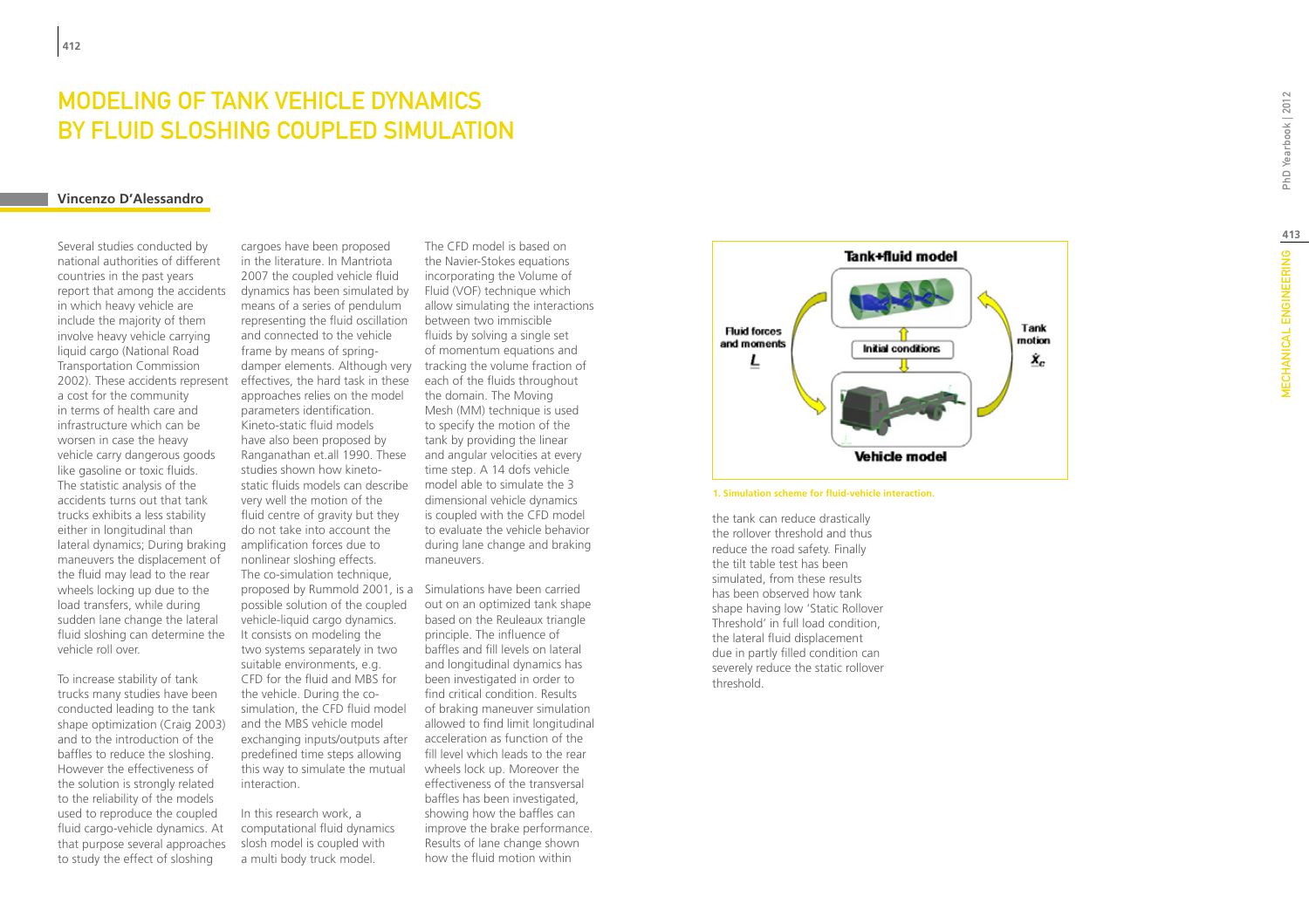# A new compound surface treatment method aimed to Nano-structured coating

### **Ramin Ghelichi**

The ever increasing research of lightness, safety and reliability is pushing to look for materials with superior mechanical properties, to meet severe design requirements imposed in many fields. Nanocrystal (NC) materials are experiencing a rapid development in recent years due to their existing potential applications in a wide variety of technology; admittedly, they possess superior mechanical properties by some means different from their conventional coarse grained polycrystalline counterparts. The commercial applications of Nano-materials, beyond the boundaries of laboratories, lie on the successful production and consolidation of these materials into components preserving the Nano-structures.

Cold Spray coating (CS) a new innovative deposition technique which uses elements of both physical deposition and severe plastic deformation for growing NC. CS is an emerging coating process in which in contrast to the other thermal spray processes the powders does not melt before impacting the substrate. Bonding of the particles in this process occurs due to the high kinetic energy upon impact; therefore, the velocity of the particle plays the most important role in material deposition. During the process, powders are accelerated by

injection into a high velocity stream of gas. The high velocity stream is generated through a converging-diverging nozzle. On the other hand, Shot peening, by increasing the energy of the surface, usually helps to increase the fatigue life of the structure and coating improve the surface properties. By combing the shot peening with cold spray coating, the advantages of both treatments could be obtained. In the numerical part of the thesis two numerical models have been developed. First is for finding the critical velocity and the second one for studying the peening effect of the coating. It is well recognized that particle velocity prior to impact is a key parameter in CS process. Critical velocity (CV) for a given powder is defined as the velocity that an individual particle must attain in order to deposit after impacting the substrate. Examining the CV impossible due to the fact that all the deposition process for a single particle longs less than few nano seconds. A finite element model using commercial Abaqus/Explicit has been developed in order to simulate the phenomenon and broadening the horizon of the physical background of the process. The general agreement supports the idea that shear localization (SL) plays an important role in the

experimental is practically almost The compressive residual stress bonding of the particles. By using a material model which is able to model softening phenomenon by considering strain rate in the model, CV, through numerical simulation, has been estimated by finding SL appears in the outputs of the software which are discrete numbers as a singularity in the function. The singularity has been found by transferringthe results in frequency domain using wavelet transform and analyzing the smoothness of the function by calculating the second derivative of the function in Sobolev space. The results for tested material comparing to experimental measurements shows a good correspondence. Another FE model developed in order to examine the peening effect of the particles on the substrate. The peening of the particles induces residual stress and high plastic deformation. generally increases the fatigue endurance of the structure and recrystallization can be the result of the high plastic deformation of the sample. In CS, the particle diameter has a Rosin-Rammler distribution; their velocity and temperature are the function of the particle diameter based on the initial condition of the process. The numerical model considers the randomness of the particle in size and position with the appropriate distribution



**1.**

and for each particle, based on its size, uses related velocity and temperature. The results of numerical simulation are in a good agreement with the experimental measurement of the XRD diffraction for residual stress measurement. The FE simulation predict the possibility of the Nano grains on the substrate due to the fact that the equivalent plastic strain caused by particles impact passes the value suggested by scholars as a criterion for decreasing the grain size. The grain size of the coated samples not only on the deposited material but also on the substrate by removing the deposited material has been measured by using the XRD diffraction. The in-situ XRD test machine has been employed to extract the diffraction peaks which are usually used for stress measurements. The Voigt formulation in order to separate

the grain size and micro strain data from the curve is applied on the output of the machine which helped to measure the grain size of the samples. The results approve the prediction of the numerical simulation of the existence of Nano grains on the substrate.

The effect of the coating with conventional and Nano structure has been studied by using the specimen suggested by standard. The load control test machine which can satisfy the perquisite requirement of the standard has been developed in the lab; it has been calibrated by using strain gauges and checked the effective distance and frequency. In this regard, different series of samples from different aluminum alloys have been coated by aluminum alloy powders. The results of the fatigue test (Fig.1) shows that the coating, regardless of the deposited material, increases the

fatigue limit of the samples. In the case of deposition of harder material, the fatigue limit will be increased more than the softer ones. In the samples, it is observed that the softer deposition in some cases do not participate in the loading due to some delamination of the deposited material from the substrate. The last tentative, is producing the nano structure by severe shot peening after the coating. It would result having both advantages of coating and shot-peening on the sampels. In this case, the fatigue limit does not increase with respect to the previous samples without shot peening. Although the grain size on the samples after shot peening are less than 100nm, due to existence of the micro cracks and severly deformed surface of the samples it is

not possible to benefit the advantages of the NC to improve the fatigue life.

Finally it can be concluded that, the cold spray coating per se can increase the fatigue life based on the kind of deposited material on the structure. This conclusion might open a new door for a new application for this treatment.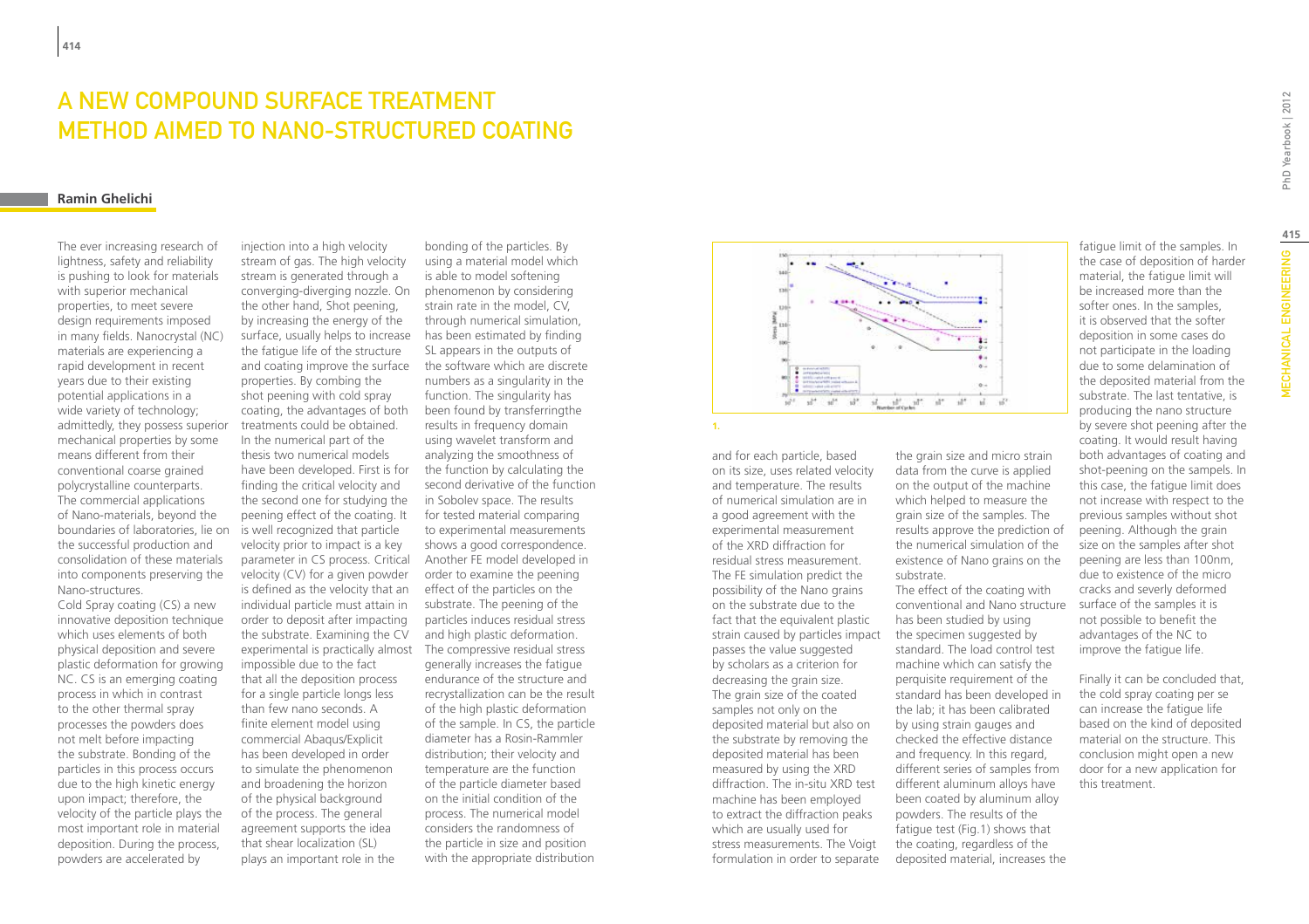## Metal Sponges: Production, Characterization and Application

### **Andrea Gruttadauria**

Cellular metals are a new class of materials characterized by low densities associated to interesting and novel mechanical-physicalchemical properties. They seem not to comply with the common sense of metal engineering: many scientific efforts are focused on the limitation and at least on the removal of porosity in load-bearing parts. In fact, researchers work hard to eliminate pores from castings, powder metallurgy parts, coatings, weld joints thinking that a defect-free part is a porefree one. However, large natural structures of porous materials demonstrate how evolution has generated cellular structures that optimize mechanical properties and structural function for minimum weight. Understanding the benefits of natural structures gives us information to develop cellular-solids.

Among man-made cellular materials, polymeric foams are currently the most important ones with widespread applications in nearly every sector of technology. Less known is that even metals and alloys can be produced as cellular materials and these materials have such interesting properties that, exciting new applications, are expected in the near future. In this direction the choice of the proper material is quite important: polymers appear



**1. Natural cellular structures: a) cork; b) balsa wood; c) sponge; d) human bone; e) coral; f) cuttlefish bone; g) iris leaf and h) plant stalk.**

to be insufficiently rigid and ceramics are too brittle. Metal seems to be a good choice due to the intrinsic metal properties such as good stiffness, thermal resistance, thermal and electrical conductivity and so on. Moreover, metals sponges are fully recyclable: today a very important property of manufactured products. Owing to their pores, cellular metals show a set of unusual properties compared with bulk structural materials: they are crushable, they exhibit a plateau stress in compression and a change in Poisson's ratio and in stiffness on deformation. The excellent combination of mechanical properties and low weight is the prime advantage. In addition, they absorb a great amount of impact energies and are very efficient in sound absorption, electromagnetic or fire shielding and vibration

dumping. Moreover, cellular solids, featured by interconnected pores, allow the passage of a fluid and the consequent energy exchange with it, important property, for example, in the production of heat exchangers. Most of the mechanical properties of cellular metals can be achieved with other materials, sometimes more efficiently, but foams can offer a unique combination of several properties that cannot be obtained in one conventional material at the same time. Cellular metals are thus promising in applications where several of these functions can be combined. Nowadays, the most common material employed in cellular form is aluminum, due to its suitable melting point and physical properties. However, in literature many working production routes arereported

for a wide range of other metals, such as magnesium, lead, nickel, copper, bronze, titanium, steel and even gold. The aim of the project is to widen even more the range

of suitable cellular metals employing the, so called, infiltration process that consists



**2. From lead to stainless steel sponges: evolution of products.**

in infiltrating the molten metal into a inert filler, which is finally removed, leaving behind the desired cellular structure. The work attempts to improve the infiltration process, updating it for high melting temperature metals, such as ferrous alloys and some non-ferrous alloys in between, including shape memory alloys. Obviously, in order to switch to such metals, the project had to deal with an accurate and detailed survey of all the possible suitable fillers, which need to answer to the strict thermal and chemical requirements imposed by the process.

Figure 2 shows the different metal sponges obtained by the licensed process and by the updated version. The sponges have been listed as function of the melting temperature and it is important to observe that the metals with a melting

point above 1100 K has been manufactured only by modifying the heating system and using proper materials suitable as space holder. Moreover, the graph is a clear evidence of the versatility of the manufacture procedure regarding both the metals of choice and the final

desired characteristics. The process has been also modified in order to have a better control of the cellular morphology and structure, with the final aim of being able to tailor precisely the sponge properties from the start of the process. In addition, the process efficiency has been also tested by investigating both morphological and mechanical properties. Once the process has been suitably set up, the study focuses on the characterization of the products in order to correlate the mechanical properties to the morphological features of the materials that depend on the process parameters. Concluded the characterization, the study turns back to the main process with the intent of tuning the production technique with the suitable sponge parameters. Indeed, currently metal sponges are incompletely characterized

and the process routes are imperfectly controlled, resulting in some properties variability. Neglecting this important passage would mean losing a wider range of properties. Above all, one the first concerns of the work is to expand as much as possible the range of available products and properties in view of a wider window of future applications.

The designed manufacturing route has been proven to be extremely successful for the production of metal sponges with outstanding results in terms of morphological characteristics and mechanical properties. The developed shape memory sponges presented very good pseudoelastic and damping behavior, opening new possibilities for industrial applications.

Finally, Microbial Fuel Cell devices (MFC) will be presented, a biological and green electric power generator, and how it is possible to increase the power generation using metal sponges as electrodes, substituting the bulk variety used today.

**417**MECHANICAL ENGINEERING PhD Yearbook | 2012

*MECHANICAL ENGINEERING* 

PhD Yearbook | 2012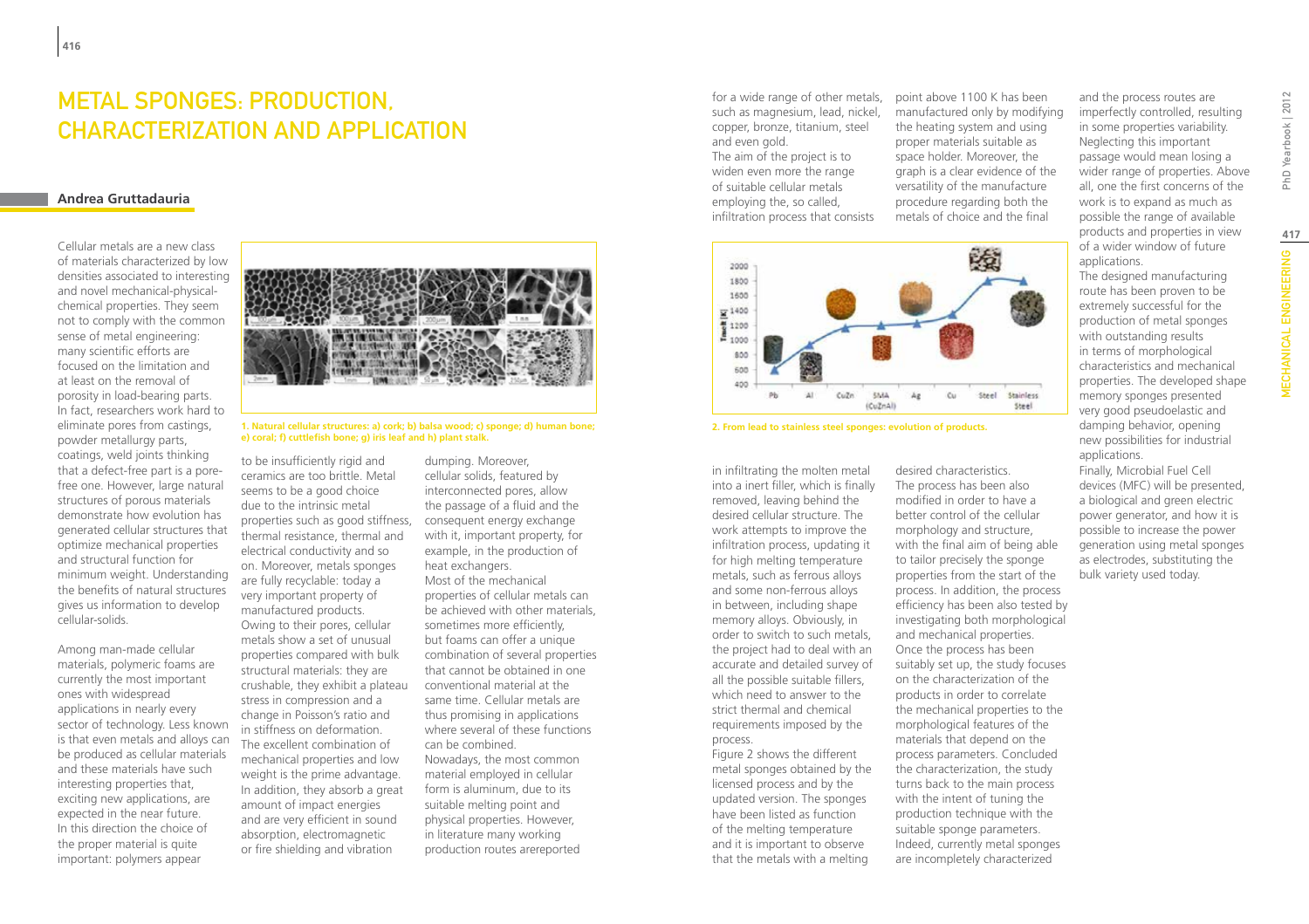### Diffusion Coatings for High-Temperature Applications on Ni-base Superalloys

### **Xinghua Han**

The trend in modern turboengines is toward a continuous increase in turbine inlet temperatures. Increasing the inlet temperature of a gas turbine from 900°C to 1250°C can result in a 30% increase in the energy output of the turbine, with fuel consumption remaining equal. Hot components of gas turbines made by Ni-base superalloys operating in aggressive environments are subjected to a number of different attacks, such as, oxidation, hot corrosion, erosion, sulphidising, chlorination. The use of protective coatings has been a way to remedy these problems for alloys in harsh environments. The coatings nowadays for high temperature applications include mainly diffusion coatings, overlay coatings and thermal barrier coatings (TBC). The protective character of diffusion coatings attributes to the protective nature of the  $Al_2O_3$ , Cr<sub>2</sub>O<sub>3</sub> and SiO<sub>2</sub> scale formed respectively on the aluminide, chrominide or silicides at elevated temperatures. Diffusion coatings have first been developed and still are the most used coatings. Aluminide diffusion coatings are proved to be the cost-effective solution for high temperature oxidation, which are used widely for protecting turbine blades and vanes. The properties of the aluminide coating depend on the process methodologies used to deposit the coating, the substrate composition and the subsequent treatment. The coating deposition rate and

morphology depend on the process temperature and time. Processing temperature influences the rate of diffusion, at which alloy elements may diffuse and the metallurgy of the surface compound may form, thus, it is a critical parameter in the processing designed to have lower Al and and manufacturing of diffusion coatings. The coating time at temperature defines the thickness creep mechanical properties. The of the coating formed during the diffusion step. The thickness of the coating is also a main factor of protecting property of the coatings. Two basic mechanisms typify the diffusion coatings, depending on whether the main diffusing species is aluminum diffusing from the coating to substrate or the base metal of the substrate alloy diffusing outward to the coating layer. These coatings are usually produced by pack cementation, out-of-pack cementation and chemical vapor deposition (CVD), which involve the diffusion of a predominant element such as, for example, aluminum to form 'diffusion coatings' layers.

In this thesis, we mainly studied the aluminide diffusion coatings on high-temperature Ni-base superalloy CMSX4. The coating procedure and its resulted coating layer features are mainly illustrated. During the process, the aluminium made available by the into the component by solid state diffusion to form -NiAl with the outward diffused Ni.

carrier vapor phase, moves inward CMSX4 disc and its homogeneous The evolution of the Ni-base superalloys and its strengthening mechanisms and applications are first given. Then the corrosion and oxidation degradation processes have been discussed. The Ni-base superalloys are contain more other refractory elements in order to increase the lower concentration of Al and the loss of surface protection can result in very high rates of attack to the substrate, leading to the catastrophic component failure. Hence, this is the main reason for applying a surface coating to ensure the operating efficiency of the components made by Ni-base superalloy. In following sections, the processes of different diffusion coatings are discussed in detail. The diffusion coatings are also used as bond-coat in TBC. The interdiffusion degradation of the coating and the formation of  $-AI_2O_3$  during service are also introduced. At last, the cyclic oxidation test on the quality of the coatings is described, for that the cyclic oxidation is a critical factor for examining the adherence of the protective coating layer. The experimental activities are concentrated firstly on the experimental investigation of the features of the base materials CMSX4 and the issues related to the vapor phase aluminizing. The

 + ' microstructure are shown in Fig. 1. The surface preparation for aluminizing, the aluminizing



**1. The SEM microstructure of the CMSX4 disc and the layered microstructure features of the coatings under SEM and EBSD analyses are illustrated and compared.** 



**2. The EDS chemical profiles and GDOES chemical profiles along [001] direction of the sample aluminized at 1050°C for 6h are illustrate in a and b respectively.**

> EBSD analysis of the coatings layers on the specimen aluminized

and 1050°C respectively) and different holding times (12 h and 1.5 h respectively) are shown also in Fig. 1. The layer of homogeneous -NiAl phase doesn't show a well-defined crystallographic orientation. Additionally, -NiAl grains display features of a competitive growth from the small crystals not far from the interface with interdiffusion zone (IDZ).

temperature was to give rise to larger grains for corresponding

process and the experimental metallographic analyses are then given. These analyses are based on at different temperatures (1080°C the SEM, EDS, EBSD and GDOES techniques.

The aluminized CMSX4 alloy coating layers is characteristic made of an external coating layer of -NiAl, an interdiffusion zone (IDZ) and a mixed zone (MZ), following the substrate shown in Fig.1.

The SEM microstructure features of the coating layers on the substrate at different temperatures The effect of high aluminizing and times are obtained. The SEM microstructure features and the

thickness. Also, different content of elements in the phase of layered structure were observed for different process temperatures. Within the IDZ, the same -NiAl phase shows clear orientation features according to the two orientations of substrate. In specimen, where the coating grows in [100] direction of the substrate, the -NiAl grains grow in such a way that their  $\langle 101 \rangle$ directions are parallel to <100> of the substrate matrix. For coating growth along [110], direction, -NiAl grains in IDZ are oriented such that typically <211> // <110> ' or <111> // <110> '.

The chemical composition profiles of the coating layers (aluminized at 1050°C for 6 h) based on the EDS and GDOES techniques are illustrated in Fig. 2. Both profiles show that within the coating, a maximum peak of Al below the surface. The EDS profiles (Fig. 2a) show that in the external coating layer, the content of Cr drastically increases toward the value of IDZ. GDOES profiles (Fig.2b) also show that IDZ layer is enriched refractory elements. Two peaks of Ti are also presented in IDZ.

The chemical profiles and the morphological texture features of the coating layers suggest that the vapor phase aluminizing mechanism led important information of -NiAl phase forming. The -NiAl phase thickens moving towards two directions. The external surface moves outward and grains coarsen and elongate normally to the surface with the classic competitive growth mechanism. The internal interface moves inward. The /IDZ interface gives rise to the crystallographic orientation relationship presented above.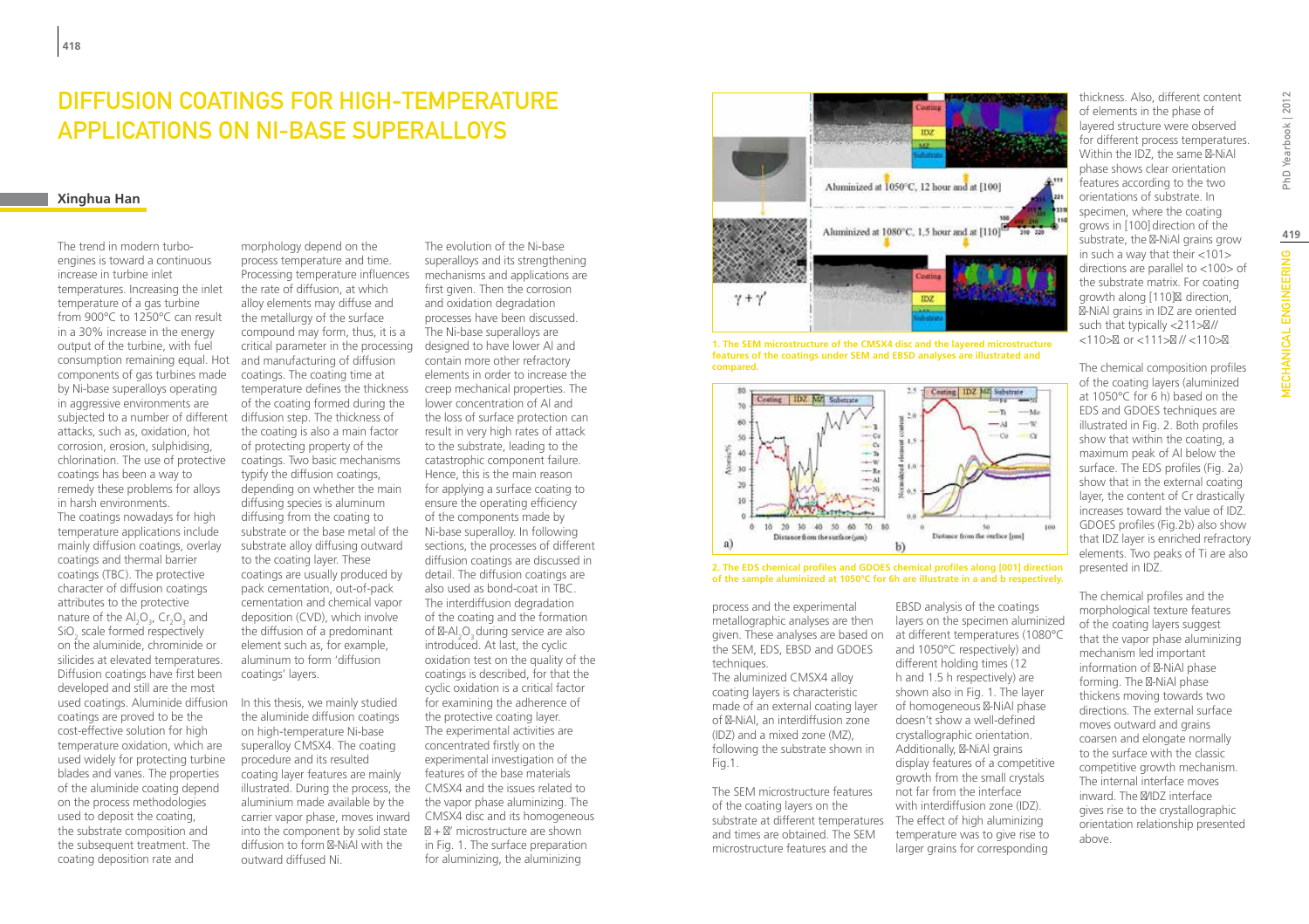### STATISTICAL MONITORING OF VERTICAL DENSITY PROFILES

### **Marcela Meneses Guzma (Manufacturing and Production Systems)**

The main objective of this thesis is to investigate new routes to statistical monitoring of complex profiles.

Statistical process monitoring (SPC) is aimed at detecting deteriorated process performances. Traditionally, this task is achieved by measuring some quality characteristics of the process output which are assumed to be modeled as an univariate or multivariate random vectors. Instead, there is an emerging field of interest in the profile monitoring literature, where it is assumed that the process or product quality can not be simply modeled as a random variable but it is instead related to a profile (or functional data) or to a surface. A profile is a function which relates a response to one or more location variables. Consider, for examples the density of a profile as a function of depth, signals from machines sensor, profiles connected to geometric characteristics (straightness, roundness, etc.). In these cases a control strategy should be able to signal rapidly with an alarm if the profile is different from the in-control profile. Profile monitoring consists in combining approaches for functional data modeling (as regression) to control charting.

A real case dealing with Vertical Density Profile (VDP) is

as reference test case. The shape of this profile significantly affects the model parameters. We use the properties of particleboard panels produced in the wood composite manufacturing industries. Fig. 1 shows a typical VDP pattern (blue line or in-control VDP), where the density (kg/m<sup>3</sup>) on the y axis is reported as a function of the vertical location x at which it is measured. Fig. 1 also shows an example of out-of-control VDP profile, which should be quickly detected by the quality control procedure.

In this thesis, two different profile monitoring procedures fir complex profile monitoring are developed and investigated. The first approach is based on a parametric model of the profile (S+ARMA) combining spline regression with autocorrelated errors for a profile j,

### $y_i = s_i(x) + v_i$   $i = 1,2,...,J$

where sjx=k=1rckBk,i(τ;x),  $Bk, i(\tau; x)$  is the B-spline evaluated in x with knot vector τ, ck are the control point of the curve and r the number of model parameters. The vector vj=v1j,…vtj,…vnjT represents the autocorrelated errors observed for the jth profile. These monitoring procedure supposes that is more efficient to summarize the in-control

considered throughout the thesis performance with a parametric model and monitor for shifts in a multivariate control charts to monitor the coefficients of the model and a univariate control chart to monitor the error standard deviation with time.

> The second approach is based on nonparametric mixed-effects models (NPME) which assume the form

### $y_i = g(x) + f_i(x) + \varepsilon_i, j = 1, ...$

where yj is the processes response and x the design point for the profile j; gx models the overall pattern that characterizes all the profiles and fjx represents the individual curve deviation from gx and is called the random-effects curve. This monitoring procedure uses a multivariate control chart based on the deviation between the model predicted data points and the observed ones (fjx), and a univariate control chart to monitor the error standard deviation with time.

Performance of the two proposed procedures are compared considering the time to detect out-of-control states as performance indicator. In order to simulate out-of-control states, we produced 5 realistic scenarios (scenarios A, B, C, D and E) with Eq. 1. Starting





#### **1. In-control and out-of-control VDP. 2. Probability of type II error for the S+ARMA and NPME**

from the in-control values of parameters c1j,…c10j,a1j…a4jT, σj (error standard deviation of the profile j), we opportunely perturbed these values to introduce changes in the general are reversed as the shift size pattern or in the autocorrelation structure of the profiles. We linked the profile changes to one The main conclusions of the or more special cause(s) which can cause these conditions.

For example, in the first scenario (A) the drop in the density between the surface layers and the middle layer is increased, the coefficients c2, c3,c8, c9 change in (-1, -2, -2, -1). This situation may be observed in the manufacturing process when high temperature in the central area of the press is present or low speed pressing is performed. As a consequence, the surface soundness (the degree of cohesion between surface layers and core layers) is decreasing (Fig. 1).

For the procedures performance, Fig. 2 shows the resulting Operating Characteristic (OC) curve for scenario A, where the abscissa l is related with the size of the shift while the ordinate is showing the probability of not detecting the profile change

(second type error). The results shows that the parametric method (S+ARMA) outperforms the nonparametric one (NPME) for small shifts. Conclusions increases.

**monitoring approaches for scenario A.**

# thesis are:

- ∙ The parametric approach provides an accurate, flexible and interpretable model for representing functional data by taking the autocorrelation structure into account. Once number and position of the knots are defined, a substantial advantage is that it is easy to implement and computationally fast in the monitoring phase.
- ∙ The nonparametric regression technique denotes a great flexibility in modeling the response, since no definition of specific functional form is required. Moreover, it takes naturally into account the correlation structure of the data. However, a realistic limitation to the application of this nonparametric technique is that such a model has not a specific functional form and has no model parameters to

estimate. Also, this method is computationally intensive. ∙ With respect to performance (time to detect a profile change) we conclude that it is difficult to choose a particular method for monitoring VDPs because both the parametric and nonparametric monitoring methods detect out-of-control states and have satisfactory performances. The preference for one approach or the other depends on the type of shift (shift in the curve or change in the correlation structure) or on the shift size.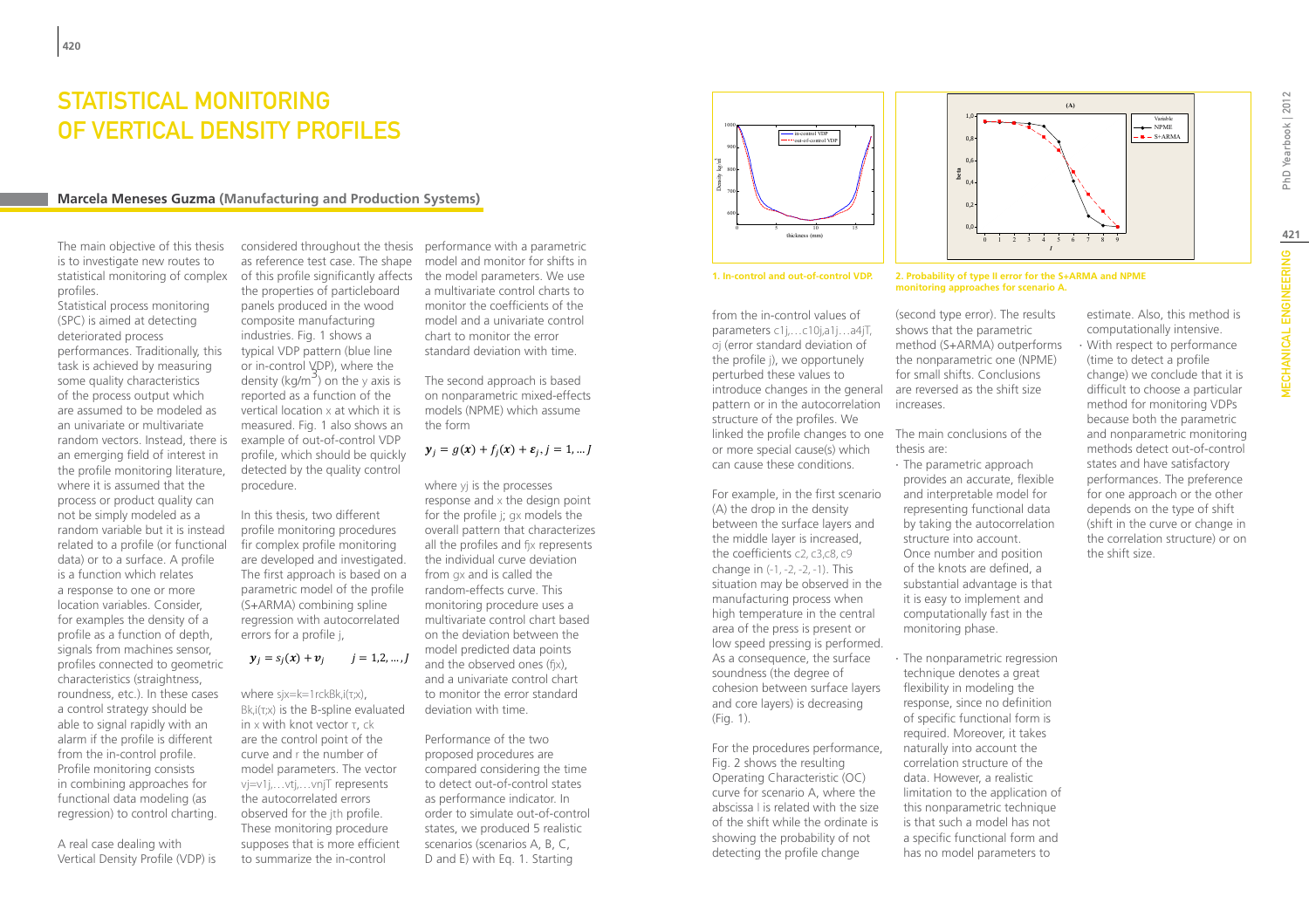### Combination of strength and to ughness in LOW-ALLOY STEELS WITH INNOVATIVE treatment **TREATMENTS**

### **Emanuele Paravicini Bagliani (Mechanical Systems Engineering)**

The design of many steel products for structural, engineering, pressure or oil & gas applications is based on the yield strength, with toughness requirements at the minimum operating temperature as a safety condition to prevent sudden and brittle failures and promote "leak before break" behaviour. Optimum combinations of strength and toughness can be obtained with the traditional heat treatment of quenching and tempering. Yield strength values of 1050 – 1150 MPa can be reached with medium carbon low alloy steels with ductile to brittle transition temperatures lower than -20°C with a proper design of the chemical analysis and manufacturing process. Recent researches in the field of carbide free bainitic steels also developed grades with good strength-toughness combinations, a result that is attributed to the suppression of cementite precipitation, that leads to a very fine structure of ferrite plates separated by thin films of retained austenite. Yield strength values of 1100 MPa and ultimate tensile strength of 1500 MPa or more were achieved with ductile to brittle transition temperatures of -20°C or less.

The recent developments of the so called "third generation" of advanced high strength steels

consider the microstructures containing stable austenite and tempered martensite a promising solution to improve the combinations of strength and ductility. The stability of the austenite is achieved mainly by carbon enrichment, partitioning this element between martensite yield strength and toughness and austenite and secondarily with the addition of alloying elements like manganese. In the literature, the investigations on the mechanical properties achievable with these microstructures is mainly focused on the combinations of ultimate tensile strength and ductility of thin sheets, as they respond to the need of the automotive industry to improve crashworthiness and weight reduction. Indeed, under load the metastable retained austenite transforms into martensite during the plastic deformation leading to materials the retained austenite were with high work hardening and good uniform elongation. Very little attention has been devoted to the combinations of yield strength and toughness and their dependence on the process parameters, but while the presence of interlath retained austenite is considered a way to improve the toughness of martensitic steels, the impact of this phase on other properties, like the susceptibility to hydrogen embrittlement is

object of study.

The experimental activity of this work was devoted first to define the process conditions that produce microstructures of tempered martensite and retained austenite with the selected steels and then to investigate the achievable properties and their relationship with the microstructure and the role of austenite as a trap for hydrogen.

The first step was a study of the phase transformation kinetics, the effect of the heat treatment parameters on the stabilization of retained austenite and the competition with other processes. These investigations were carried out by dilatometry. The microstructures were analysed by optical and scanning electron microscopy (SEM) and quantitative measurements of carried out mainly by X ray diffraction (XRD). Electron backscattering diffraction (EBSD) was used to identify the morphology and distribution of the austenite islands in the microstructure (fig. 1 a and b). Laboratory and industrial salt bath treatments were used to manufacture and characterize this new class of materials on a larger scale, in terms of mechanical properties and susceptibility to hydrogen embrittlement.



**1a. Typical microstructure observed at scanning electron microscope, containing 21% of retained austenite (determined by XRD) and carbon depleted martensite laths.**

around 1.5%, the minimum that is considered necessary to suppress the cementite precipitation during the heat treatment and to allow the austenite carbon enrichment. Through the design of chemical analysis and heat treatment conditions, microstructures containing retained austenite fractions between 10% and 20% were developed. The ductile to brittle transition temperature and yield strength combinations obtained with different steels and thermal cycles were studied. The interaction with hydrogen was studied on selected cases comparing microstructures with different fractions of retained austenite and tempered martensite by permeation tests, thermal desorption analyses



**1b. Image quality map obtained by EBSD, with the identification of islands of retained austenite by inverse pole figure colouring. Different colours indicate a different orientation of austenite lattice.**

and slow strain rate tests. These tests allowed to study the diffusion and trapping behaviour of hydrogen in presence of carbon enriched austenite and carbon depleted tempered martensite and the susceptibility of the steels to hydrogen embrittlement, i.e. a loss of strength and ductility caused by the presence of hydrogen in the material.

The presence of islands of high carbon martensite, due to a not homogeneous stabilization of the retained austenite, was found to be a critical factor for the performance of these steels.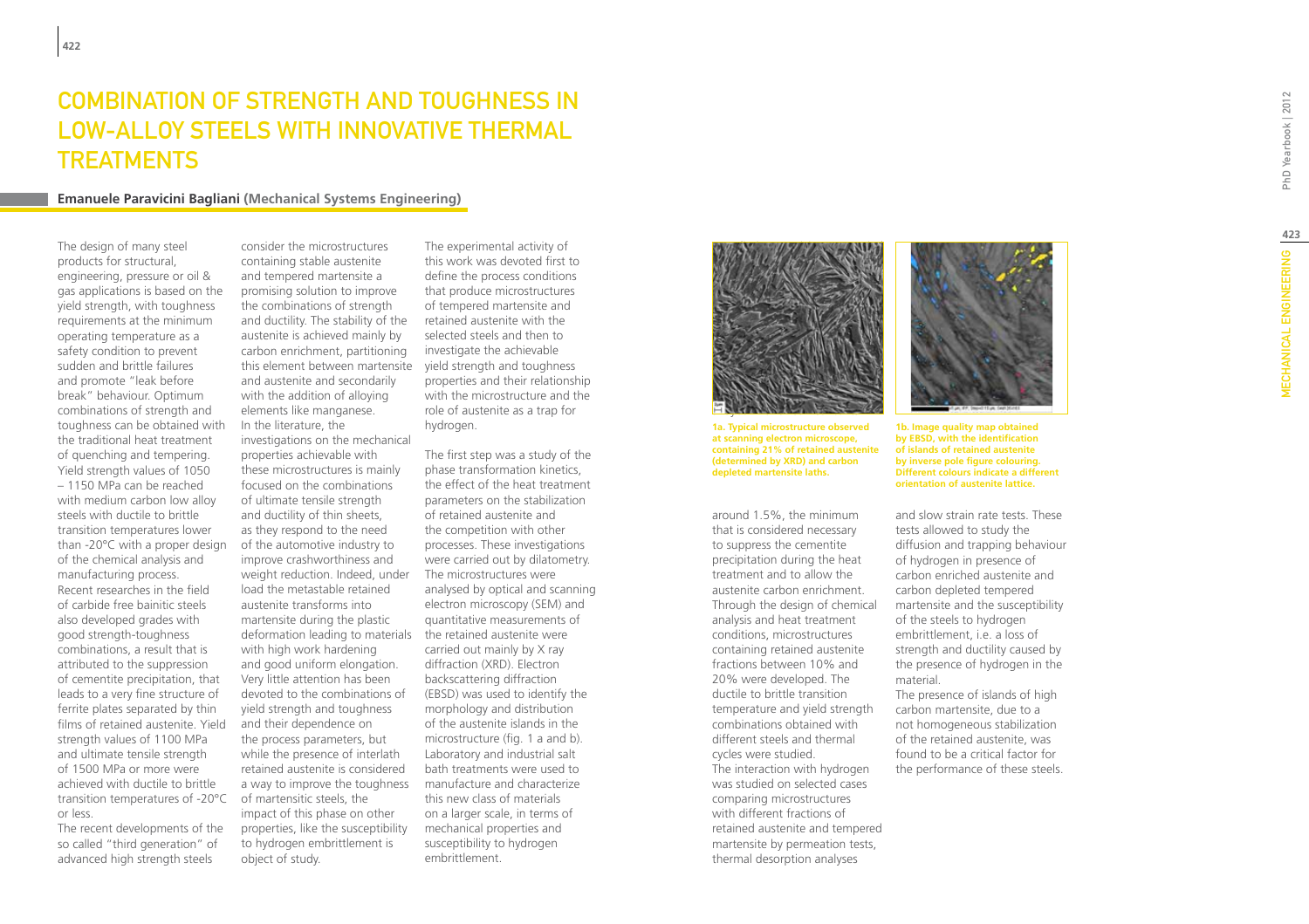# DESIGN AND CHARACTERIZATION OF A NEW QUICK-STOP DEVICE FOR MICROMACHINING

### **Lara Rebaioli**

Among the available micromachining processes, chip removal is well appreciated for its versatility in terms of workpiece material and geometry, which has led it to be widely used to produce parts for several industrial fields (mechanics, fluidics, electronics, optics, biotechnology, etc…). However, basic research is still needed to investigate the toolmaterial interaction and the chip formation at the microscale since several typical phenomena (e.g. the "minimum chip thickness effect", the "size effect", the influence of the material microstructure, the presence of a stable built-up edge, etc…) take place when performing chip removal with small uncut chip thickness and the process cannot be effectively described simply downscaling the existing macroscale models.

The best way to carry out this kind of study is to exploit the socalled "frozen cut" experiments, which allow to "freeze" the chip formation in its steady condition by abruptly stop the cutting action. Hence, the main aim of the present work is to design a new quick-stop device (QSD) to carry out those experiments within the typical microscale cutting requirements (i.e. cutting speed lower than 200 m/ min and uncut chip thickness between less than 1 μm and 100 μm); the new device should also



**1. Layout of the micro QSD [on the right: tool holder block, on the left: percussion system].**

overcome the drawbacks of the existing QSDs (developed in past years for studying chip formation in the macroscale), have a good repeatability and fulfil safety rules.

The so called "micro QSD" described in the present study has been especially designed to be mounted on the Kern EVO 5-axis machining centre available at the "MI\_crolab" within the Manufacturing and Production System laboratory of Department tool apart from the workpiece of Mechanics of Politecnico di Milano, in order to exploit its high precision (nominal positioning tolerance =  $\pm$  1 µm, precision on the workpiece  $=$   $\pm$ 2 μm) to properly investigate the chip formation in the microscale. A turning operation, which best approximates orthogonal cutting a tool holder block (A in Fig. 2), conditions, is performed on the employed machining centre. This operation can be done thanks to a thin-walled tubular workpiece  $(diameter = 11$  mm, wall

thickness  $= 0.5$  mm) mounted on the spindle and a tool holder placed on the machine table. The designed layout implies that the cutting action cannot be interrupted by stopping the workpiece or moving it apart from the tool (otherwise forces could damage the machine spindle) but the interruption should be done by abruptly moving the tool. In order to allow the device to reach high accelerations while moving the and, in the meantime, to fulfill the safety rules, it has been decided to make the tool holder move by means of an impulsive load applied by a striker powered by the energy of pressurized air. The final micro QSD layout (shown in Fig. 1 and 2) includes which is fixed to the machine table through a resin block in order to damp vibrations arising from the striker impact, and a percussion system (B in Fig.



**2. Overview of the micro QSD placed in the Kern EVO machining centre [A = tool holder block, B = percussion system] .**

2), which is mounted on the machine rigid frame by means of to become equal to zero, and an aluminum support in order to avoid transmission of forces. Some preliminary quickstop experiments have been performed to prove the micro QSD effectiveness and repeatability. Fig. 3 shows a micrograph obtained within this experimental campaign in the following conditions: workpiece material: C10 steel, tool material  $=$  HSS,  $\alpha$  (clearance angle) =  $9^\circ$ ,  $\gamma$  (rake angle)=  $9^\circ$ ; *f* (feed) = *t* (uncut chip thickness)= 0.05  $\frac{c_{\rm c}}{m}$  (depth of cut) = 0.5 mm,  $V_c$  (cutting speed) = 50 m/ min.

The developed device has to be characterized in terms of performance in order to validate each quick-stop test by means of proper indexes (such as the "separation time" *t* s , which is the time the tool-

workpiece relative speed needs the "separation distance" d which is defined as the distance the workpiece covers relatively to the tool during the tool-material separation process); *ad hoc* sensors and analysis procedures have been designed in the present work in order to fully characterize the QSD in terms of performance. Experimental results show that the quick-stop device fits the design specifics and that each frozen cut test can be validated by means of online measurements. Since the micro QSD has been characterized, it is possible

to use it for improving the knowledge of chip formation in the microscale. This can be done by carrying out experimental campaigns with the aim of studying the effect of several parameters (e.g. tool material, tool geometry, tool coating,

PhD Yearbook | 2012

**3. Preliminary quick-stop test result.**

lubrication conditions, cutting parameters, etc…) on some cutting process output, such as cutting forces, roughness and built-up edge. This way, the proposed device can be an invaluable support to confirm the statements resulting from analytical or numerical modelling of chip removal process in the microscale; moreover, as concerning practical applications, quick-stop experiments can be exploited by industries for improving tools or process productivity.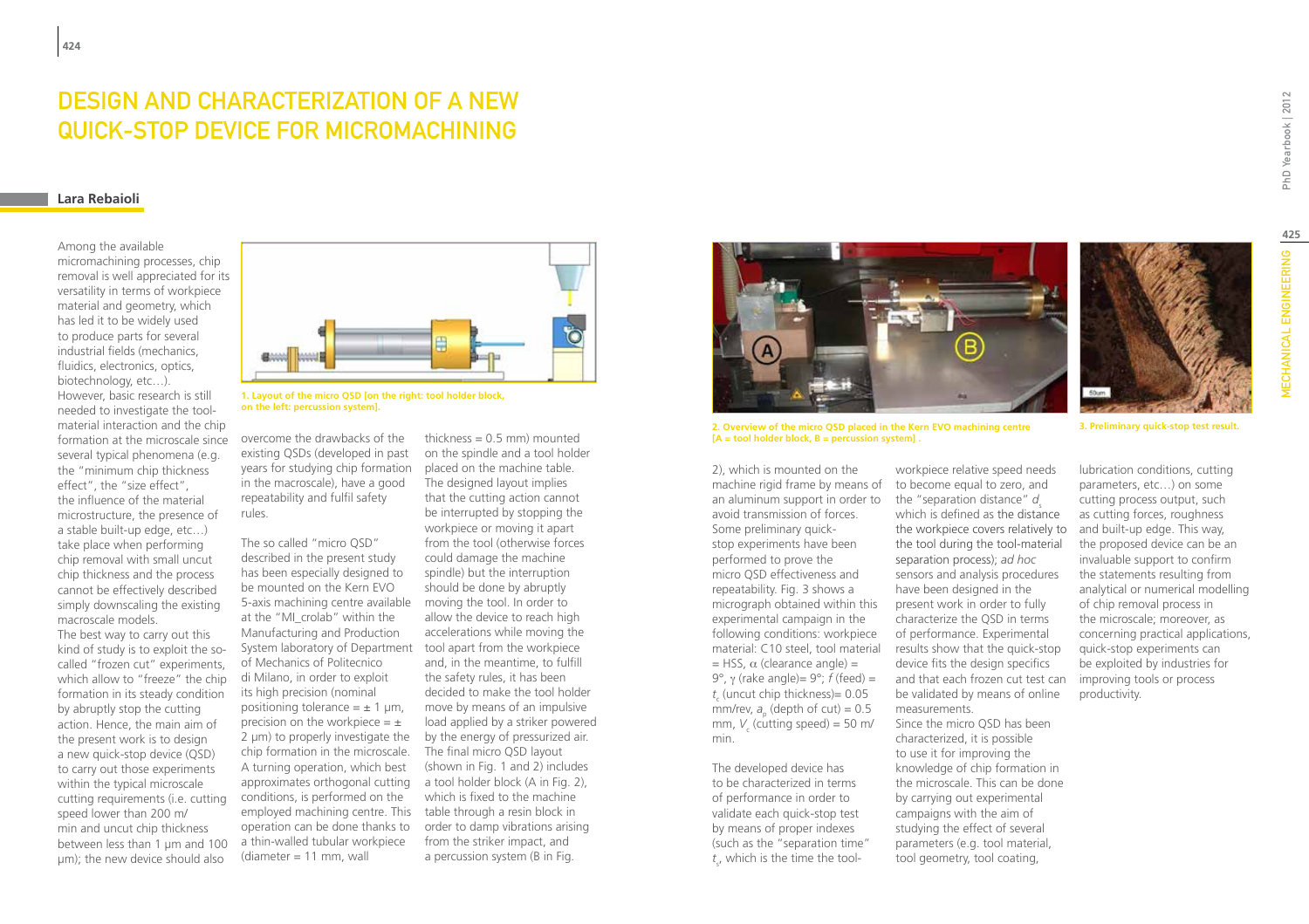### Development of new active control systems FOR STABILITY CONTROL BASED ON THE REAL TIME characterization of contact patch through CYBER™TYRES

### **Marco Sbrosi**

This work was conducted under a collaboration between University of Milan and Pirelli Tyre S.p.A. with the objective of using the Cyber™Tyre to improve the safety of the vehicle. The road safety is one of the most actual themes in automotive research and development. From the '70s, thanks to the introduction of in-vehicle electronics, new intelligent systems have been developed, capable of preventing the occurrence of accidents, and thus to increase road safety.

These take the name of active control systems. Among these systems are for example ABS, EBD, ASR and VDC. These control systems use a large number of sensors today present in all modern vehicles, to understand the status of the vehicle and activate itself in case of emergency.

However, a fundamental aspect for the improvement of safety and for the development of new control systems is to know the forces exchanged between vehicle and road. In current applications in fact, the control systems on vehicles use complex numerical algorithms, based on the measurements provided by the sensors of the vehicle, to estimate the contact forces and the state of the vehicle. The tyre modeling of the tire widely studied in the literature,

and not yet fully understood. Many control systems marketed today (such as ABS / VDC / ASR) use mathematical models to estimate the tyre-road contact forces and to control the dynamics of the vehicle. In recent years, different prototypes of sensorized tires have been proposed to extract information related to the tyreroad interaction in a direct way. In particular the contact forces and the friction coefficient. This type of approach has a fundamental role in the development of future active control systems, since it allows to have available direct measurements and reduce the amount of variables that have to be estimated on board and therefore more subject to error. The objective of this thesis is the investigation of possible improvements of active stability and braking control systems (ABS and VDC control) by means of the new sensorized Cyber<sup>™</sup>Tyre. The work was developed on the basis of the test vehicle of

the Mechanical Department of Politecnico di Milano, Alfa Romeo 159 1.8 JTS. During this work a test rig Hardware in the Loop (HIL) for testing the ABS/VDC ECU of the vehicle, has been developed. On the bench was implemented a 7 d.o.f. vehicle

however, is a very complex topic model experimentally validated, integrated with a driver model in order to be able to simulate both open loop and closed loop manoeuver. It 'was then developed a numerical control logic for the vehicle stability control and braking control integrated with the information from the Cyber™Tyre. In the model of the control logic the hydraulic model of the ABS/ VDC ECU was also added to the system taking into account of the twelve electrovalves valves dynamics and the VDC for a future implementation of the model on the HIL bench test. The results of the new logic were compared with those of the traditional system tested at the HIL bench test, highlighting the advantages introduced by both a qualitative and quantitatively point of view. As regards Cyber™Tyre, an experimental activity was conducted, aimed to characterize the accuracy of the measures. It was then carried out a statistical analysis on the results, which has enabled us to develop a numerical model of the tyre sensor able to emulate the real sensor. The analysis on the vehicle longitudinal dynamics has showed substantial reduction of the stopping distances with improvements up to 15% in uniform adherence conditions. These improvements were

obtained using a longitudinal force feedback control logic. This kind of logic, however, requires the implementation of logical saturation to increase the robustness of the system and to avoid the tires to work in the unstable region of the curve of friction (high level of slip ratio). The use of the measures of longitudinal force for a direct feedback also, allows the ABS system to optimally control the braking even without reaching the wheels lock-up. This allows to optimize the braking forces requiring the maximum braking force in case of braking in a straight line (saturating the tire road contact constraint), but is also able to decrease the level of saturation at any time to allow a greater stability and controllabity of the vehicle. However, limits have been found for the application of the proposed control logic at low speeds, associated with the sampling frequency of the informations provided by the Cyber™Tyres. A possible solution to this limit can be the development of observers, which combined with the direct measures from the tyres can provide a continuous and reliable estimation of the longitudinal contact forces by Cyber<sup>™</sup>Tyre. Such limits have not been encountered in the application of Cyber™Tyre on the vehicle lateral stability

control system VDC. This system in fact operates in emergency conditions at high speeds where the update frequency of the information from the tyre sensor is high and does not create any problem to the control logic. Improvements in the stability control were obtained by implementing a longitudinal force feedback approach combined with an optimal controller (LQR). In particular, lower values of the sideslip angle have been obtained in all conditions (particularly on low grip  $\mu$  = 0:4). The innovative logic also shows a better behavior even regard the reduction of the oscillations of the yaw rate, both in terms of peak value, and in terms of damping of the oscillations themselves. Future developments of this work will follow three different directions: ∙ To extend the analysis to different variable friction conditions, in order to investigate the robustness of the proposed control logic. ∙ To implement the innovative control logic ABS/VDC on the

information coming from Cyber™Tyre to provide a continuous estimation of the contact forces.

- 
- ABS/VDC control unit on the HIL test bench, eliminating the numerical model of the actuators and testing the real ones.
- ∙ To develop new observer of the contact forces that can be integrated with the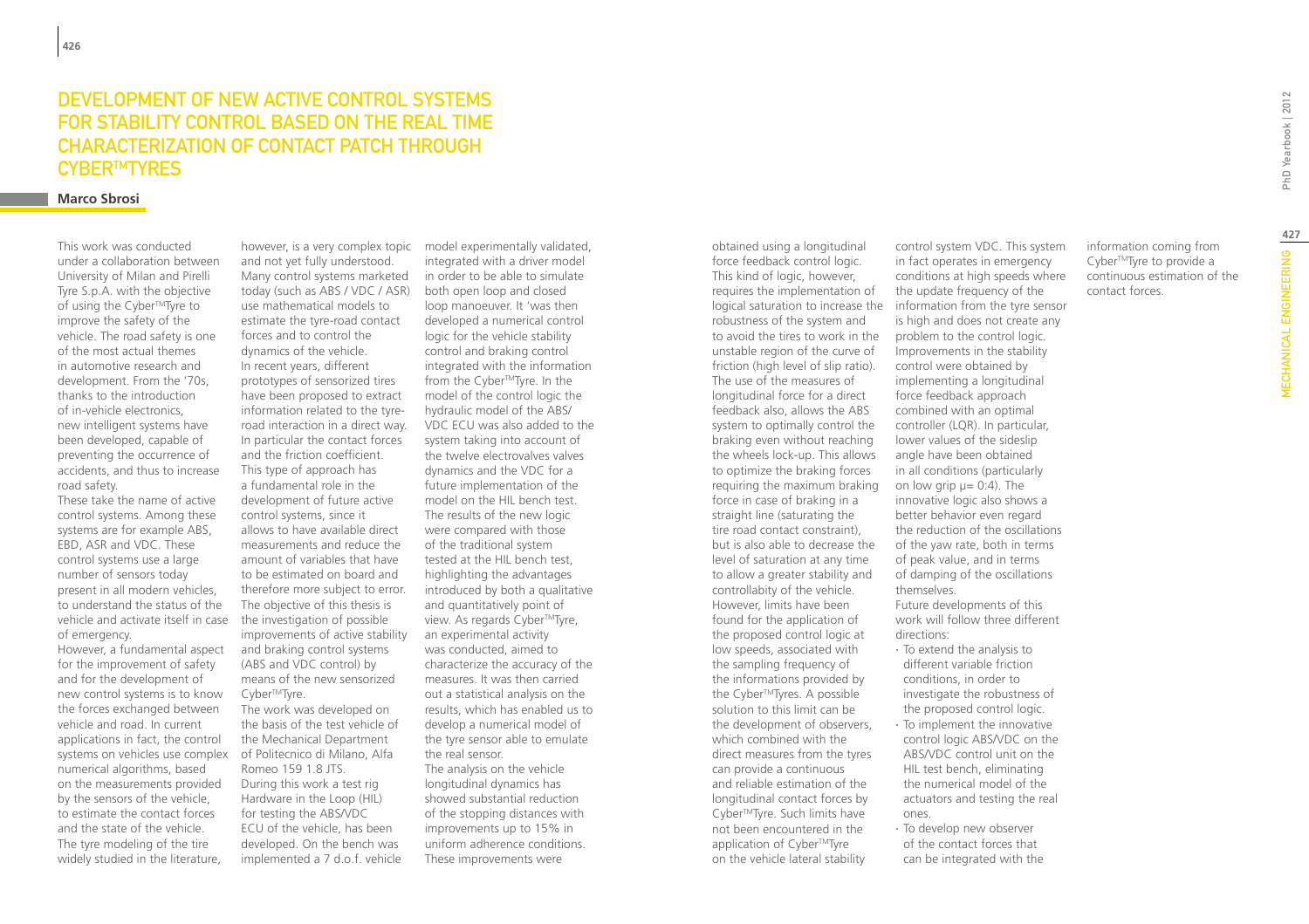### Large Eddy Simulation of Wind Turbines: interaction with turbulent flow

### **Paolo Schito**

Energy is a key issue in modern society: the population is growing, asks for more energy and actual energy production processes will soon be unsustainable. Nuclear power was ascribed to be the best energy supply but recent events changed the perspectives: the solution is to exploit the so called renewable energy resources. Wind Power is one of the green resources which is growing faster in the last years, the investments are increasing and Wind Turbines are designed to generate up to 5MW of power. This is a challenge to engineers who must guarantee the safety of the structure maintaining a high efficiency as the size of the wind turbine becomes larger. Moreover the concept of Wind Farms, where whole cities can be provided with energy, gives new themes to research, especially in the interaction of the large rotors is transient and the presence with the unsteady turbulent structures of the wind and the wakes of the upwind wind turbines.

This research aims to provide to engineers new tools to locate and design new single turbines and wind farms, putting a sharp eye on the incoming flow and the wake modeling. The approach is a Large Eddy Simulation (LES) model that is the more advanced method in simulating transient turbulent flows with complex geometries.

The model is developed in the OpenFOAM framework that is the state-of-the-art in open-source Computational Fluid Mechanics solvers. The Wind Turbine model does not geometrically reproduce the machine, but introduces on the flow the aerodynamic forces acting on the turbine. This simplification is known as the "Actuator Line Method" (ALM), where the forces are characteristics of each section of the blade. This method is widely used in most CFD and performances and the loads of a wind turbine. An important part of this model is the definition of the effective

velocity, which is responsible for the aerodynamic forces on the blades: this seems to be very simple but when a phenomenon of the rotor himself affects the incoming velocity on the rotor plane this is anything than simple. Most aero-elastic codes and most CFD codes use Blade Element Momentum (BEM) to calculate the wind loads of the turbines: this is the only approach that multi-body analysis can support, while CFD can give sensible improvements to interaction of the wind turbine rotor with the turbulent structures that are present in the natural wind. Most CFD codes

calculated using the aerodynamic between the flow near the wing multi-body codes to calculate the the airfoil. This advanced method use steady forces or estimate the aerodynamic loads using as reference velocity the wind speed at different locations than the rotor plane: this is a poor use of numerical fluid mechanic simulations since they provide full description of the flow field and this information must be used to attain a more refined model. A preliminary CFD campaign has been carried out to determine the relation profile and the reference flow values that are used to report the aerodynamic characteristics of gives mean results comparable with the more popular BEM method, but allows a more effective interaction with the turbulent structures of the flow. Wind tunnel testing of wind turbines scaled models is a research field carried out by other research teams at Polimi, and the measurement of flow data as well as structural loads has been coordinated with the team responsible of the experiments, in order to obtain experimental data in controlled environment to validate the numerical model. In this case the boundary conditions to be applied to the numerical model are very difficult to be achieved: the flow reaching the wind turbine is transient, with large flow turbulent structures interacting each



**1. Iso-vorticity surface colored by wind speed. It si possible to see the structure of the wake described by the blade tip vortexes, the blade root vortices and the high vorticity at the blades locations. On the outer part the flow is faster while inside the wake the flow is slower.**

other and finally hitting the rotor. The calculations for the reproduction of the turbulent flow have been conducted using many approaches, often very convenient from the computational point of view, but the only method giving satisfying results on the specific turbulent flow of the wind tunnel experiment is the full geometrical reproduction of the Wind Tunnel channel: this project has obtained the funding for a two year project from Regione Lombardia and CILEA in order to set up a database of turbulent flows, providing space and time distributions of velocity and pressure. This database can be in any time accessed to make a simulation of a turbulent flow without the need of calculating



**2. Thrust coefficient on the wind turbine as a function of the blade pitch angle for different Tip Speed Ratios (TSR): experimental (EXP) and numerical (LES) results are reported.**

the flow field that develops the turbulent flow.

The numerical solver developed is entirely written in C++, taking all advantages that the code offers, defining new classes and methods to describe the wind turbine aerodynamics. Of course this code gives the opportunity to be refined in all parts, with the possibility to introduce the aeroelastic behavior of the structure and the control of the wind turbine in order to simulate the complete full scale turbine features and behavior. Of course the validation of this code with a scaled model and a controlled environment opens the possibility to use the code to predict full scale performances of real machines. The forces introduced in the

combining wind speed with rotational speed. In figure is possible to see also a typical force distribution on the blades for a given instant. The influence on the flow are very interesting, with the capability to capture main wind turbine flow characteristics, as can be the flow wake, the characteristic rotation of the flow, the tip and hub vortices that can be seen in Figure 1. In Figure 2 is reported the thrust coefficient on the wind turbine as a function of blade pitch angle and Tip Speed Ratio (TSR): the agreement between numerical and experimental data is satisfying. This work gives to wind energy researches a state-of-the-art CFD tool able to reproduce the aerodynamic behavior of a wind turbine. This tool is open to further developments as can be the introduction of aeroelastic effects on the model as well as the test of control laws to ensure the model safety. This experimentally validated model against model software can be directly used to predict the performances of full scale wind turbines.

flow field where the forces are introduced in the rotor area in the position of the blades,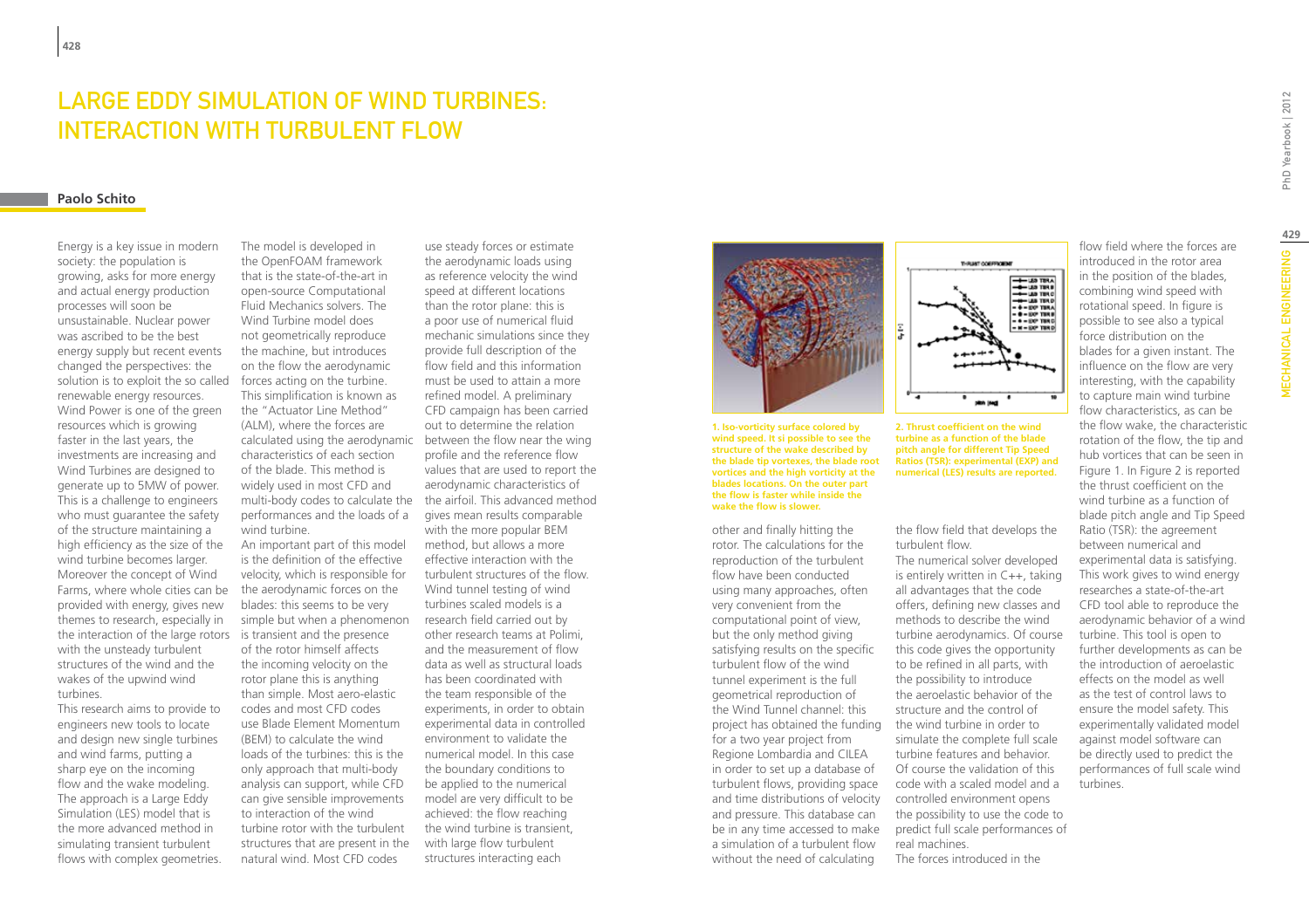# MECHANICAL BEHAVIOUR OF HIGH TOUGHNESS STEELS IN EXTREME ENVIRONMENTS: INFLUENCE OF HYDROGEN AND LOW TEMPERATURE

### **Augusto Sciuccati**

The study of the mechanical characteristics of steels, under the influence of corrosion effects, is an essential research area due to the importance of these materials for mechanical design of huge infrastructures. like pipelines and vessels and also fuel cells. In the presence of  $H_2S$  and CO<sub>2</sub>, metallic materials, such as carbon and low alloy steels, may suffer hydrogen damage and hydrogen embrittlement. Furthermore, when very low temperatures, even below T=-30°C, are also present, as in most recent oil plants, synergistic effects, from the combination of sour conditions and low temperatures, may affect the mechanical characteristics of the used materials. The present research investigated the effect of hydrogen and low temperature on mechanical properties of two high strength steels, X65 microalloyed and F22 low alloy steels, widely used in pipelines. Impact, toughness and fatigue crack propagation tests were carried out on hydrogen charged and uncharged specimens, by varying the test temperature and, for fatigue crack growth tests, also the load frequency. By toughness tests a remarkable reduction in mechanical characteristics of hydrogen charged material was observed and, in particular, the material loss of the ability

to plasticize under high loads was put in evidence. Besides, the experimental tests showed that hydrogen effect is not temperature dependent, in fact, even by varying the test temperature, J values are very similar. Toughness tests were also carried out on charged specimens left at room temperature and open environment for 24 hours, in order to allow that only diffusible hydrogen leave the lattice, whereas some hydrogen atoms remain still trapped in the material. It was observed, that also in this case, the embrittling effect, although lower, is present. Fatigue crack propagation tests were performed on uncharged specimens and hydrogen charged specimens. The experimental tests showed an evident effect of hydrogen and, also, the influence of load frequency and temperature. The most important parameters were the hydrogen time permanence around the crack tip and the amount of hydrogen incoming from closer areas. Low frequencies, in fact, allow to a bigger hydrogen atoms quantity to migrate at the crack tip and as consequence, hydrogen embrittlement effect and crack growth rate, are enhanced. Low temperature affects the hydrogen diffusion in crack growth rate increases, the steel reducing the mobility



#### **1. F22 steel: fatigue crack propagation test results on charged and uncharged specimens at different temperatures and frequencies.**

of hydrogen in the lattice, and therefore, the embrittling effect. Figure 1 shows fatigue crack propagation tests on hydrogen charged C(T) specimens at room temperature and T=-30°C; two test frequencies were taken: *f*=1Hz and *f*=10Hz. Figure shows, also, the uncharged specimens curve in order to compare the different behaviours.

A model, that takes into account experimental variables, able to predict the fatigue behaviour of steels in hydrogen presence, have been proposed. Crack growth rate, in hydrogen charged material, is the sum of two contributions: one named "mechanical", that depends on applied loads, and a second due to hydrogen effect. When the "mechanical" contribution



**2. F22 steel: model prediction and experimental data at (a) T=23°C and (b) T=-30°C.**



#### **3. F22 steel: fracture surfaces after fatigue crack growth test for**  (a) charged specimen,  $T = 23 \text{ °C}, f = 10 \text{ Hz}$ , crack depth =  $a_0 + 8 \text{ mm}$ , midthickness and (b) charged specimen,  $T = 23 \degree C$ ,  $f = 1$  Hz, crack depth =  $a_0 + 2$  mm, mid-thickness.

prevails because hydrogen atoms do not have enough time to accumulate at the crack tip: as a consequence crack growth rate is no longer hydrogen dependent. The model gives good results and complies satisfactorily the experimental data. Model results at T=23°C and T=-30°C at different frequencies were compared with test data as it can be seen from the overlapping in Figure 2.

Model is applied to real fatigue cases in pipeline, showing the simplicity in application and the usefulness. Finally, macro and micrographic analyses are carried out onto fracture surfaces of C(T) specimens used for toughness and fatigue tests and CV specimens for impact tests. Fracture morphology, in hydrogen absence, is typical for steels. Fracture is ductile and

characterized by the presence of striations which distance is well related to crack velocity measured during mechanical tests. Dimples are present in the stable propagation areas and cleavage or quasi-cleavage morphology in unstable propagation zones. In hydrogen presence, fracture morphology presents facets and cell-like structure indicating a reduction of plasticity due to hydrogen effect; nevertheless, a partial plastic reserve is available for the material, in fact, around facets and "cells", plasticized areas were observed. Cellular fracture is considered a "less brittle" failure mode if compared with intergranular and brittle facets modes; this fracture behaviour is always present on the edges of the specimen, where stress triaxiality is lower, and in the transition area between fatigue and unstable propagation, where crack growth rate is higher. Figure 3 shows two typical fracture surfaces observed in hydrogen charged specimens after fatigue crack growth test.

**431**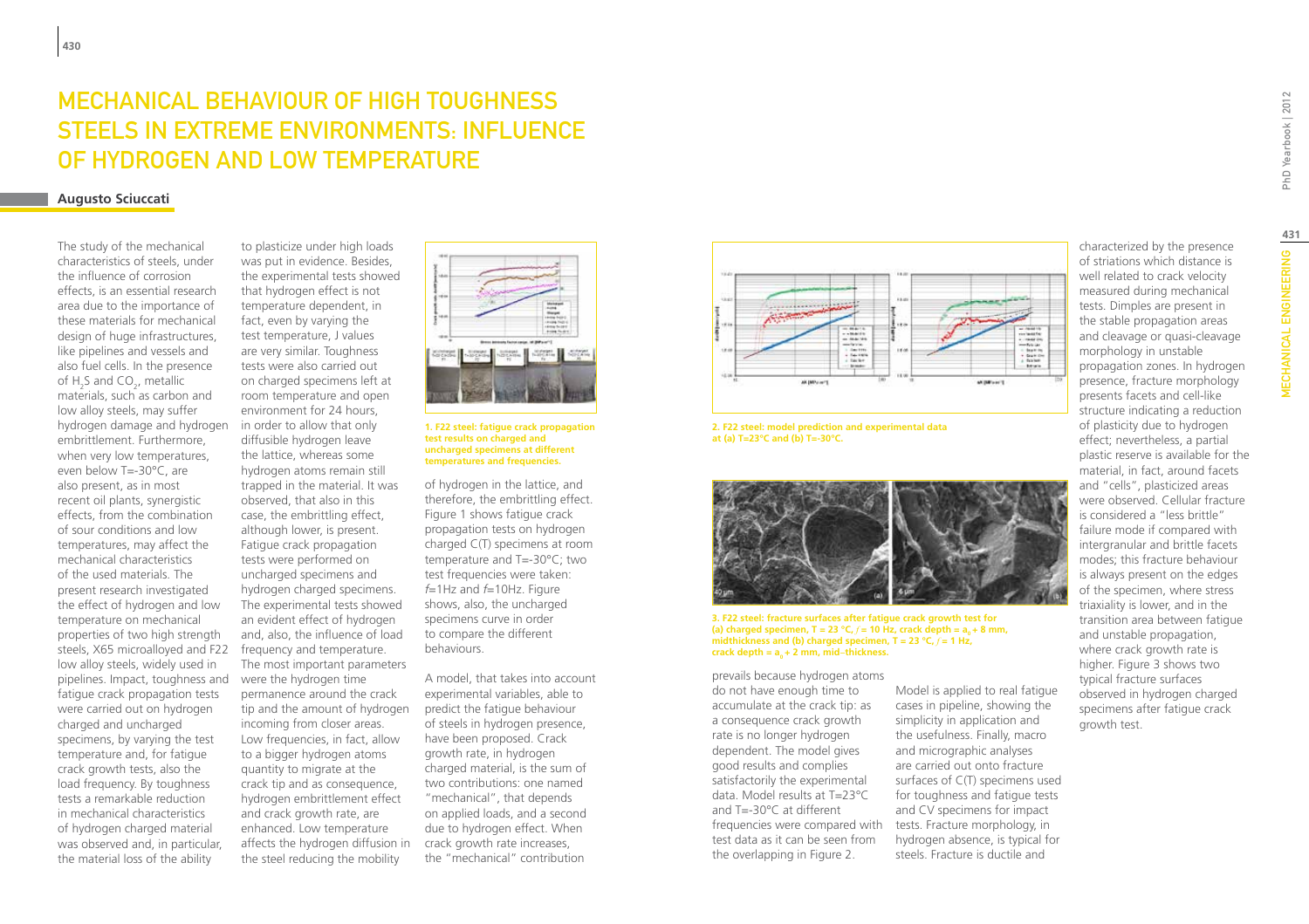# Vibroacoustic Investigation OF A GRAND PIANO SOUNDBOARD

### **Giacomo Squicciarini**

Since its birth, commonly attributed to the harpsichord maker Bartolomeo Cristofori in 1709, the grand piano has been subjected to a lot of empirical modifications at the purpose of improving its sound quality. This interest has grown up throughout the ages and led into many experimental studies whose results characterized this particular research field during the XX century. More recently the increasing computational performance of electronic computers challenges the researchers to accurately investigate and simulate the instrument behaviour along the whole frequency range of interest (considering only the fundamental harmonic it ranges between 22.5 Hz and 4186 Hz). There are many areas related to the mechanics and acoustics of pianos where scientific work can support the craftsmen ability, it is the case of the keyboard mechanics, the hammer-string interaction and the string and soundboard vibrations, along with the consequent sound radiation. In particular, scientists are expected to provide answers to the questions often implied when studying the acoustics of musical instruments: how do the factors involved in the design influence the final acoustic behaviour? What is the consequence of structural modifications on the acoustic output? Is it possible to



**1. Grand piano soundboard, courtesy of Fazioli Pianoforti.**

predict it before assembling a modified instrument? Considering the craftsmen remarkable effort in producing a single instrument, an answer to the listed question could be a guidance to support the design.

In this sense the work here presented is aimed at developing and validating an accurate numerical model for the soundboard vibrations and sound radiation which can be used to evaluate the effect of even slight structural changing. In parallel a simplified semi-analytical formulation for a soundboard-like plate is derived to be used for a parametric analysis of macro design modifications.

A grand piano soundboard (see Figure 1) is a rather complex structure: it is made of several spruce strips glued edge to edge, it has variable thickness (thinner near the boundaries), a set of stiffening beams with non

uniform section glued on the back side and the two bridges running along the whole upper surface. Moreover the beams gluing procedure generates in the structure both residual curvature and internal stresses.

At the beginning of the research the attention is focused on soundboard vibrations, which are investigated through both Experimental Modal Analysis and FEM simulation. A step-by-step procedure is adopted, based on the idea of performing modal analysis tests at four significant stages of the soundboard manufacturing process: free soundboard before bridge gluing, free soundboard after bridge gluing, soundboard assembled on the piano structure and soundboard glued on the finished piano. The step-by-step approach was adopted for two main reasons. The first is the interest in investigating how the single



**2. Example of a experimental (191.2 Hz) to numerical (198.5 Hz) vibration mode comparison.**

phases of the piano complex manufacturing process influence the vibration properties of the soundboard, so as to support the design of a grand piano. The second is related to the objective of simplifying the development of the soundboard finite-element model: by performing a stepby-step validation, the model is expected to reach its maximum reliability and accuracy.

During the modal tests soundboard vibrations up to 5 kHz (in some situations results are available up to 8-9 kHz) are excited by means of different kind by both piezo-accelerometers and laser scanner vibrometer. An identification algorithm based on two subsequent steps (Least Square Complex Exponential and Curve Fitting) is applied to the measured FRF function to estimate natural frequencies. damping ratios and mode shapes.

The finite element model accurately reproduces the soundboard configuration at the same manufacturing stages described above. Peculiar to this approach is that the soundboard crown is not assumed a priori but it is obtained by explicitly

simulating the manufacturing process, as a consequence the internals stresses are also calculated.

As an example Figure 2 shows a comparison between a vibration mode obtained through modal testing and the correspondent numerical calculation.

of impact hammers and measured non linear contact force between In order to obtain results for the sound field radiated from the soundboard, an estimation of the force acting between the string and the board's bridge is required. The model here adopted, taken from the literature, considers the the hammer and the string, the latter modelled with frequency dependent damping, as in real pianos, and bending stiffness, to account for inharmonicity. The force at the bridge position is calculated through a finite difference simulation.

> The sound radiation problem of the soundboard is addressed using a Boundary Element Model. The soundboard surface velocity is calculated by applying, to the proper position, the simulated force and the sound pressure in air is then calculated by solving the equations for sound radiation

**3. Normal velocity and sound field generated at 271 Hz.**

from a vibrating structure. As an example, Figure 3 shows the structure's normal velocity, drawn on the grand piano surface, along with a representation of the sound pressure field generated. In the full thesis a comparison between measured and simulated sound pressure is presented to validate the whole process. The good agreement demonstrates that the effort of numerically simulating the sound generation from a piano soundboard can be successfully used to support the instrument design.

Due to the accuracy of the model above presented, the amount of time needed to obtain a result is considerable. In order to provide a mathematical tool capable of rapidly performing sensitivity analyses, a simplified mathematical description of the soundboard is finally presented. The soundboard is modelled as a rectangular plate and the effect of the principal elements characterizing it (curvature, orthotropy, stiffening beams, along with boundary conditions and damping) is investigated. Results are presented by comparing the plate's radiation efficiency for different design configurations.

PhD Yearbook | 2012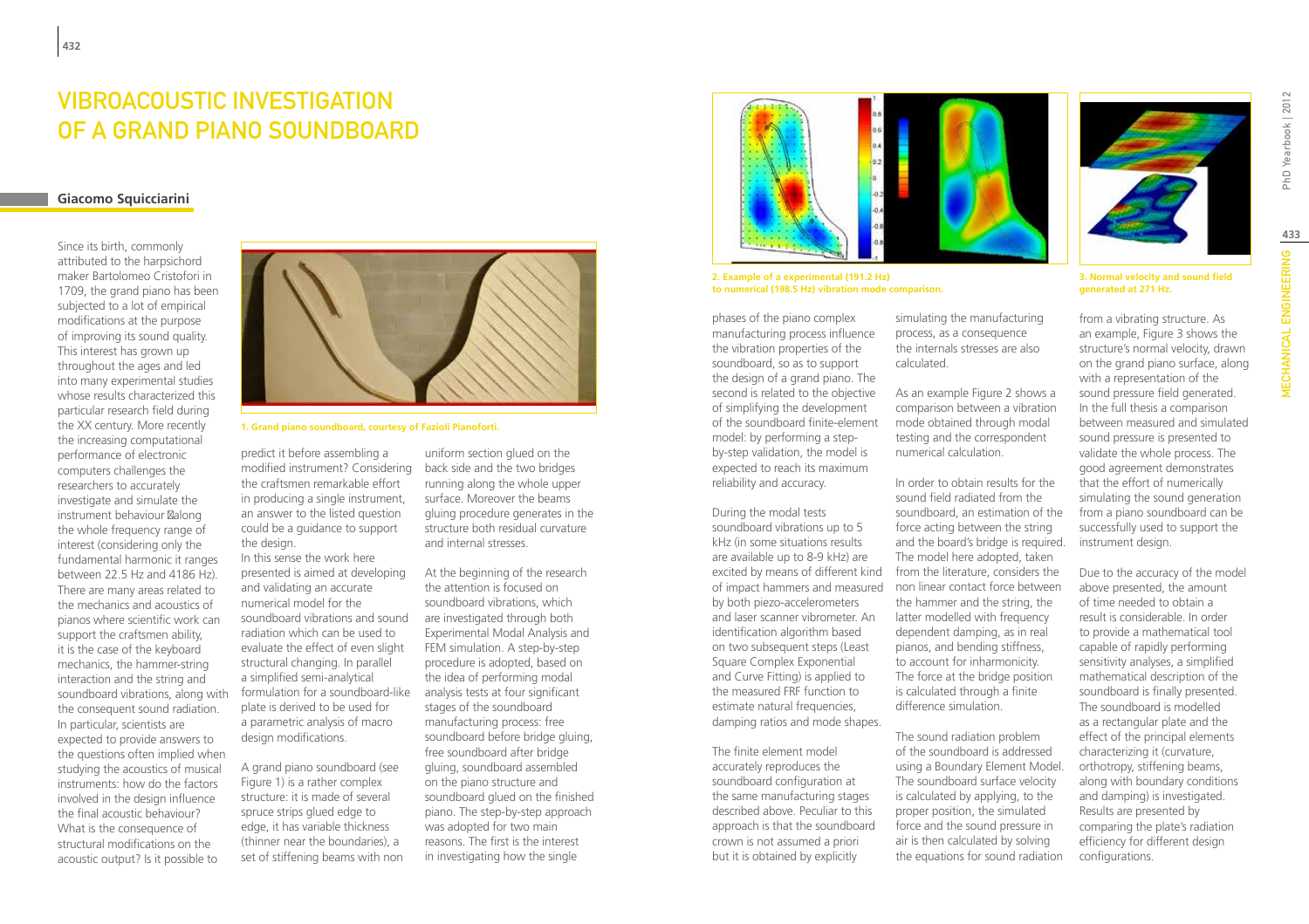# Shear mode propagation of short cracks under rolling contact fatigue

### **Maria Gabriella Tarantino**

Rolling contact fatigue (RCF) failures are cumulative damage phenomena: they are supposed to be caused by subsurface cracks which develop beneath the contact surface. The initiation and subsequent propagation of subsurface cracks be obtained by combining the under RCF is usually attributed to the cyclic shear stress component of the contact stresses. The mechanism of nucleation and propagation of such cracks can be assessed as "shear dominated". Furthermore, the growth of shear cracks under rolling contact fatigue is completely different from the propagation behaviour observed under pure shear loading. The reason why shear crack growth occurs in rolling contact fatigue and not under simple tangential loading can be explained by the existence of compressive stresses which are comparable in magnitude to the tangential stresses at the position along the contact where the latter component is maximum. Owing to the fact that crack initiation is usually induced by the presence of micro-defects, the fatigue process under RCF should, therefore, be described in terms of shear propagation/ threshold, as is the case with simple mode I where fatigue strength is controlled by the threshold condition of small crack which nucleate from microdefects. Nevertheless, until now,

only "experimentally" derived shear growth data on small defects have been incorporated into RCF models for subsurface fatigue under the implicit assumption that the growth rate under RCF conditions can experimental trend (threshold, growth rate) under pure mode II/mode III together with SIF calculations under the out- ofphase combination of mode I+ mode II/mode III. Within the mentioned background, the aim of the present thesis is to the understand the complex propagation behaviour of short cracks trigged by shear under sub-surface rolling contact fatigue conditions. The contribution of the present thesis can be summarized in the attempts directed to answer to the following "challenging" questions:

∙ Is there a "short crack effect" on the near-threshold behaviour under RCF? ∙ Can be crack growth data under RCF be compared to data under simple shear? ∙ Which is the role played by cyclic compression on the shear-mode propagation under RCF?

In order to answer to the first question a novel experimental procedure has been consolidated itself in promoting the co-

onto a bearing and a railway steel. The experimental methodology was previously developed by Beretta et al in order to obtain fatigue crack growth rates and thresholds data under mixed loadings typical of subsurface rolling contact fatigue.Additionally an effort has been done to provide a straightforward comparison of crack propagation and near-threshold behaviour under simple shear and RCF conditions: in this framework the interaction between sliding crack surfaces has been found to be a prominent aspect of mode III crack growth. At this scope analytical models were developed to quantify the sliding mode crack closure under pure mode III and mixed I/III loadings. The competitive failure mechanisms governing the fracture behaviour under both pure mode III and mixed I/ III loadings (tensile- vs. sheardominated failure modes) were then explained by the theoretical modelling analysis. Finally, in order to clarify the role played by the cyclic compression on the shear propagation behaviour under RCF, both experimental and numerical attempts have been done: from the experimental point of view, a test under pure compression was carried out with the aim of isolating the role of compression

planar crack propagation; from the numerical modelling side, in stead, elastic-plastic finite element analyses of a growing fatigue cracks were carried out to confirm the experimental findings. The FE results allowed to investigate the closure phenomena induced by cyclic plasticity thereby providing an explanation of the dominant failure mechanism governing crack propagation under rolling contact fatigue. Additionally an effort has been done to provide a straightforward comparison of crack propagation failure mechanism governing and near-threshold behaviour under simple shear and RCF conditions: in this framework the interaction between sliding crack surfaces has been found to be a prominent aspect of mode III crack growth. At this scope analytical models were developed to quantify the sliding mode crack closure under pure mode III and mixed I/III loadings. The competitive failure mechanisms governing the fracture behaviour under both pure mode III and mixed I/ III loadings (tensile- vs. sheardominated failure modes) were then explained by the theoretical modelling analysis. Finally, in order to clarify the role played by the cyclic compression on the shear propagation behaviour under RCF, both experimental and numerical attempts have been done: from

the experimental point of view, a test under pure compression was carried out with the aim of isolating the role of compression itself in promoting the coplanar crack propagation; from the numerical modelling side, in stead, elastic-plastic finite element analyses of a growing fatigue cracks were carried out to confirm the experimental findings. The FE results allowed to investigate the closure phenomena induced by cyclic plasticity thereby providing an explanation of the dominant crack propagation under rolling contact fatigue.